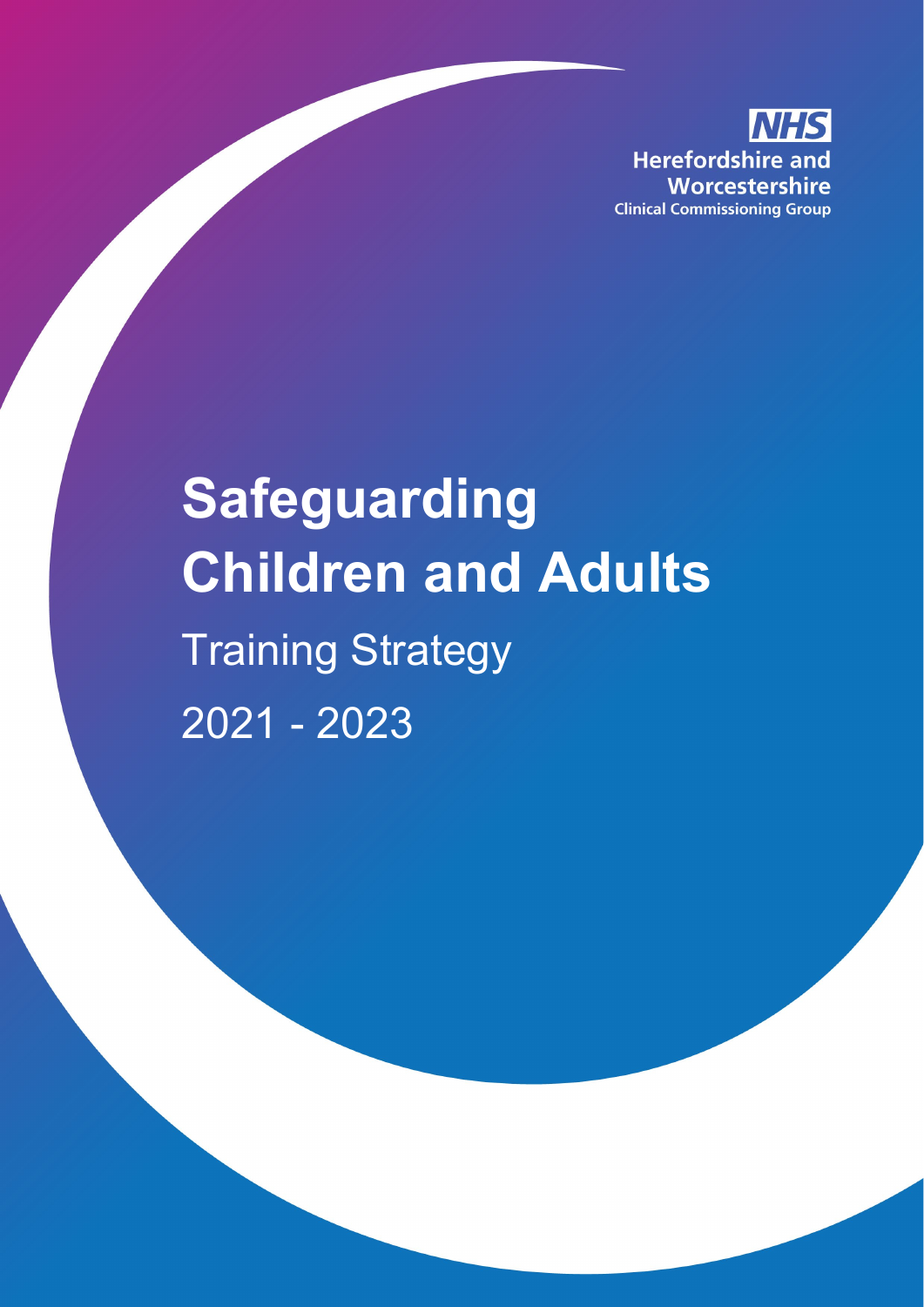| <b>Subject and version</b>               | NHS Herefordshire and Worcestershire CCG Safeguarding                                                                |   |  |  |
|------------------------------------------|----------------------------------------------------------------------------------------------------------------------|---|--|--|
| number of document                       | <b>Children and Adults Training Strategy</b>                                                                         |   |  |  |
|                                          |                                                                                                                      |   |  |  |
|                                          | See version history below                                                                                            |   |  |  |
| <b>Policy number</b>                     |                                                                                                                      |   |  |  |
| Category                                 | Corporate                                                                                                            |   |  |  |
| <b>Authors</b>                           | Ellen Footman                                                                                                        |   |  |  |
|                                          | Head of Quality and Safeguarding/Designated Nurse for                                                                |   |  |  |
|                                          | Safeguarding Children and Adults                                                                                     |   |  |  |
|                                          | Heather Manning Deputy Designated Nurse Safeguarding                                                                 |   |  |  |
|                                          | Children & LAC                                                                                                       |   |  |  |
|                                          | Rebecca Haywood-Tibbetts Named Professional for                                                                      |   |  |  |
|                                          | <b>Safeguarding Primary Care</b>                                                                                     |   |  |  |
|                                          | (revised edition 2020)                                                                                               |   |  |  |
| <b>CCG policy owner</b>                  | Lisa Levy, Chief Nursing Officer                                                                                     |   |  |  |
| <b>Impact assessments</b>                | <b>Equaliy Impact Assessment</b>                                                                                     | X |  |  |
| required                                 | <b>Quality Impact Assessment</b>                                                                                     |   |  |  |
|                                          | <b>Privacy Impact Assessment</b>                                                                                     |   |  |  |
| <b>Impact assessments</b>                | <b>Equaliy Impact Assessment</b>                                                                                     | X |  |  |
| completed                                | <b>Quality Impact Assessment</b>                                                                                     |   |  |  |
| Links to other policies                  | <b>Privacy Impact Assessment</b><br>To be updated once all policies have been combined                               |   |  |  |
| <b>Last revised</b>                      | 08/2021                                                                                                              |   |  |  |
| <b>Review date</b>                       | 08/2023                                                                                                              |   |  |  |
|                                          | 02/2019                                                                                                              |   |  |  |
| <b>Operative date</b>                    | All HWCCG staff                                                                                                      |   |  |  |
| For action by<br><b>Policy statement</b> |                                                                                                                      |   |  |  |
|                                          | NHS Herefordshire and Worcestershire CCG (HWCCG)<br>has a statutory duty to ensure they make arrangements to         |   |  |  |
|                                          |                                                                                                                      |   |  |  |
|                                          | safeguard and promote the welfare of children and young<br>people, and to protect adults with care and support needs |   |  |  |
|                                          | at risk of or experiencing abuse.                                                                                    |   |  |  |
|                                          | In accordance with legislation, statutory guidance and                                                               |   |  |  |
|                                          | recommendation of professional bodies it is expected that                                                            |   |  |  |
|                                          | all individuals who work in NHS organisations are trained                                                            |   |  |  |
|                                          | and competent to be able to recognise when a child may                                                               |   |  |  |
|                                          | require safeguarding from harm and abuse and to know                                                                 |   |  |  |
|                                          | what to do in response to a concern (Children Act 2004;                                                              |   |  |  |
|                                          | Working Together 2018; RCPCH 2018; RCPCH, 2019).                                                                     |   |  |  |
| <b>Responsibility for</b>                | All managers                                                                                                         |   |  |  |
| dissemination to new staff               |                                                                                                                      |   |  |  |
| <b>Mechanisms for sharing</b>            | Intranet                                                                                                             |   |  |  |
| <b>Training implications</b>             | Mandatory training                                                                                                   |   |  |  |
| <b>Resource implications</b>             | None                                                                                                                 |   |  |  |
| <b>Further details and</b>               | Website:                                                                                                             |   |  |  |
| additional copies available              | Internal Network:                                                                                                    |   |  |  |
| from                                     |                                                                                                                      |   |  |  |
| <b>Master copy saved</b>                 |                                                                                                                      |   |  |  |
| <b>Website</b>                           |                                                                                                                      |   |  |  |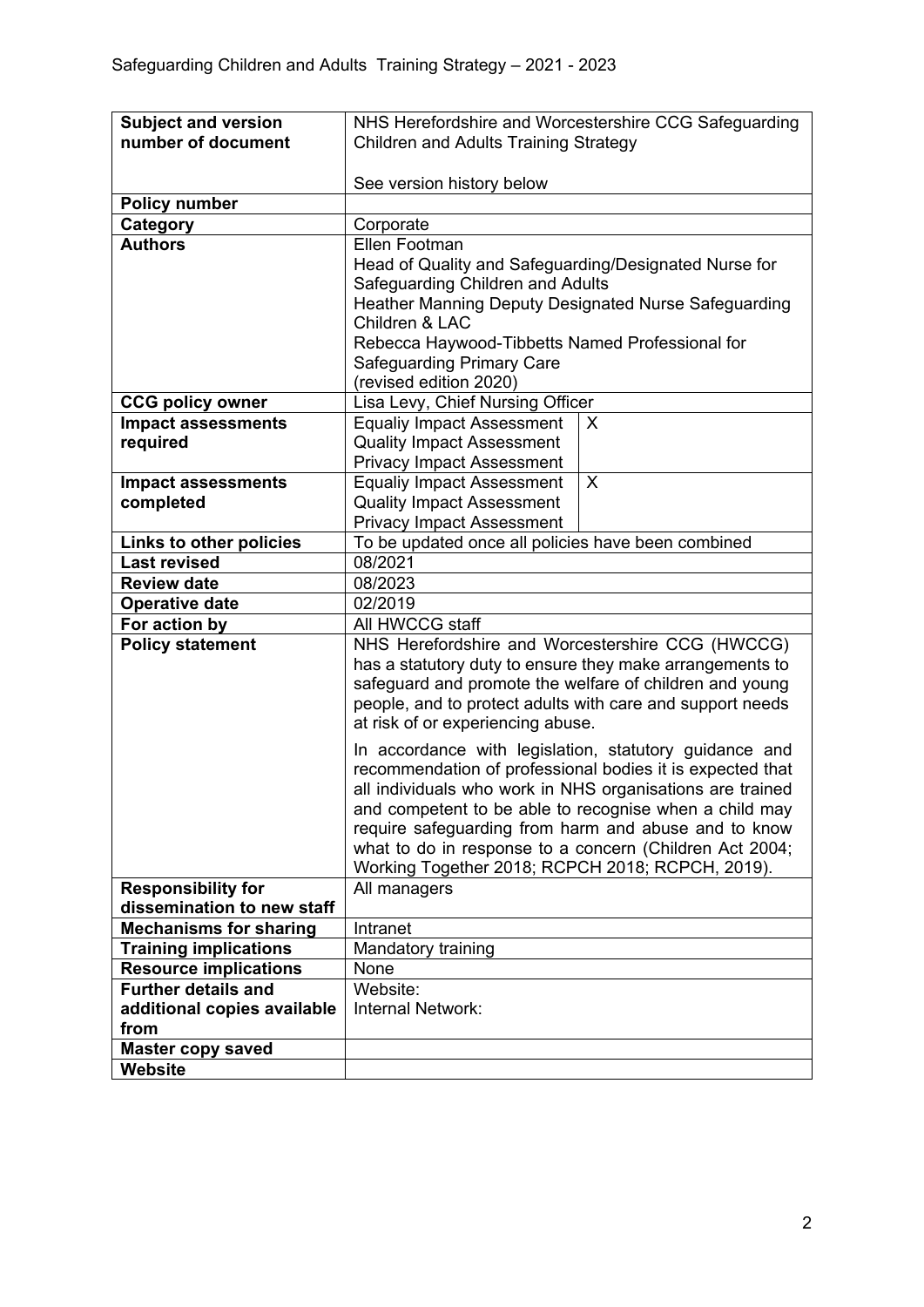# **Version History**

| <b>Version</b> | Date Issued | <b>Brief Summary of change</b> | <b>Author/ Contributors</b>                                                                                                                               |
|----------------|-------------|--------------------------------|-----------------------------------------------------------------------------------------------------------------------------------------------------------|
| V <sub>1</sub> | 19/12/2018  | New policy                     | <b>Heather Manning, Deputy</b><br><b>Designated Safeguarding Nurse</b><br>(Children & LAC Lead)<br>Ellen Footman, Designated                              |
|                |             |                                | Nurse/Head of Safeguarding                                                                                                                                |
| V1.1           | 18/01/2019  | Accuracy                       | <b>Heather Manning, Deputy</b><br><b>Designated Safeguarding Nurse</b><br>(Children & LAC Lead)<br>Ellen Footman, Designated                              |
|                |             |                                | Nurse/Head of Safeguarding                                                                                                                                |
| V1.2           | 19/02/2019  | Document update                | <b>Heather Manning, Deputy</b><br><b>Designated Safeguarding Nurse</b><br>(Children & LAC Lead)                                                           |
| V1.3           | 21/04/2020  | <b>HWCCG update</b>            | <b>Heather Manning, Deputy</b><br><b>Designated Safeguarding Nurse</b><br>(Children & LAC Lead)<br>Rebecca Haywood-Tibbetts,<br><b>Named Professional</b> |
|                |             |                                | Safeguarding (Primary Care)                                                                                                                               |
| V.4            | 12/08/2021  | Links and key wording          | <b>Heather Manning, Deputy</b>                                                                                                                            |
|                |             | checked and updating           | Designated Safeguarding Nurse<br>(Children & LAC Lead)                                                                                                    |

# **Document Sign off**

| Approval / Ratification | Date       | Reported to | Date       |
|-------------------------|------------|-------------|------------|
| Approved and ratified   | 05/02/2019 | QPD         | 05/02/2019 |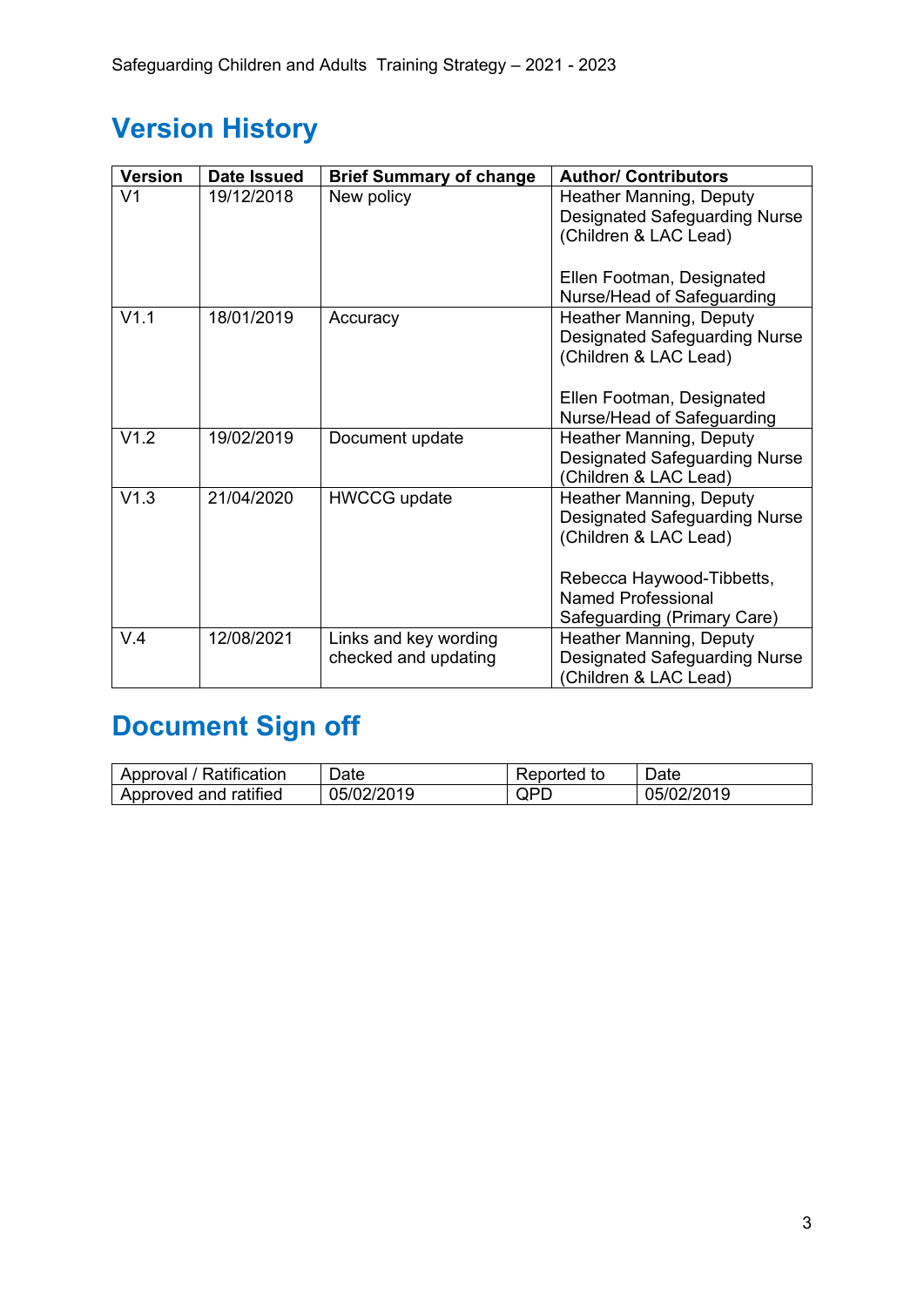# **Contents**

|    | 1. Introduction                                                                     | 5               |
|----|-------------------------------------------------------------------------------------|-----------------|
|    | 2. Purpose                                                                          | 6               |
|    | 3. Responsibilities and Accountabilities - Underpinning Principles                  | $\overline{7}$  |
|    | 4. Responsibility of Safeguarding Designated Professionals and Lead                 | 10 <sup>°</sup> |
|    | 5. Principles of Programme Content and Deliver                                      | 11              |
|    | 6. Level of Training and Target Audiences                                           | 13 <sup>°</sup> |
| 7. | Governance                                                                          | 14              |
|    | 8. Equality impact Statement                                                        | 15 <sub>1</sub> |
|    | Appendix 1: Safeguarding Children: Competency Levels (ref. RCPCH, 2019)<br>Overview | 16              |
|    | Appendix 2: Safeguarding Adults: Competency Levels (ref. RCPCH, 2018) Overview      | 17              |
|    | Appendix 3: Underpinning Principles                                                 | 18              |
|    | Appendix 4: Staff Groups                                                            | 19              |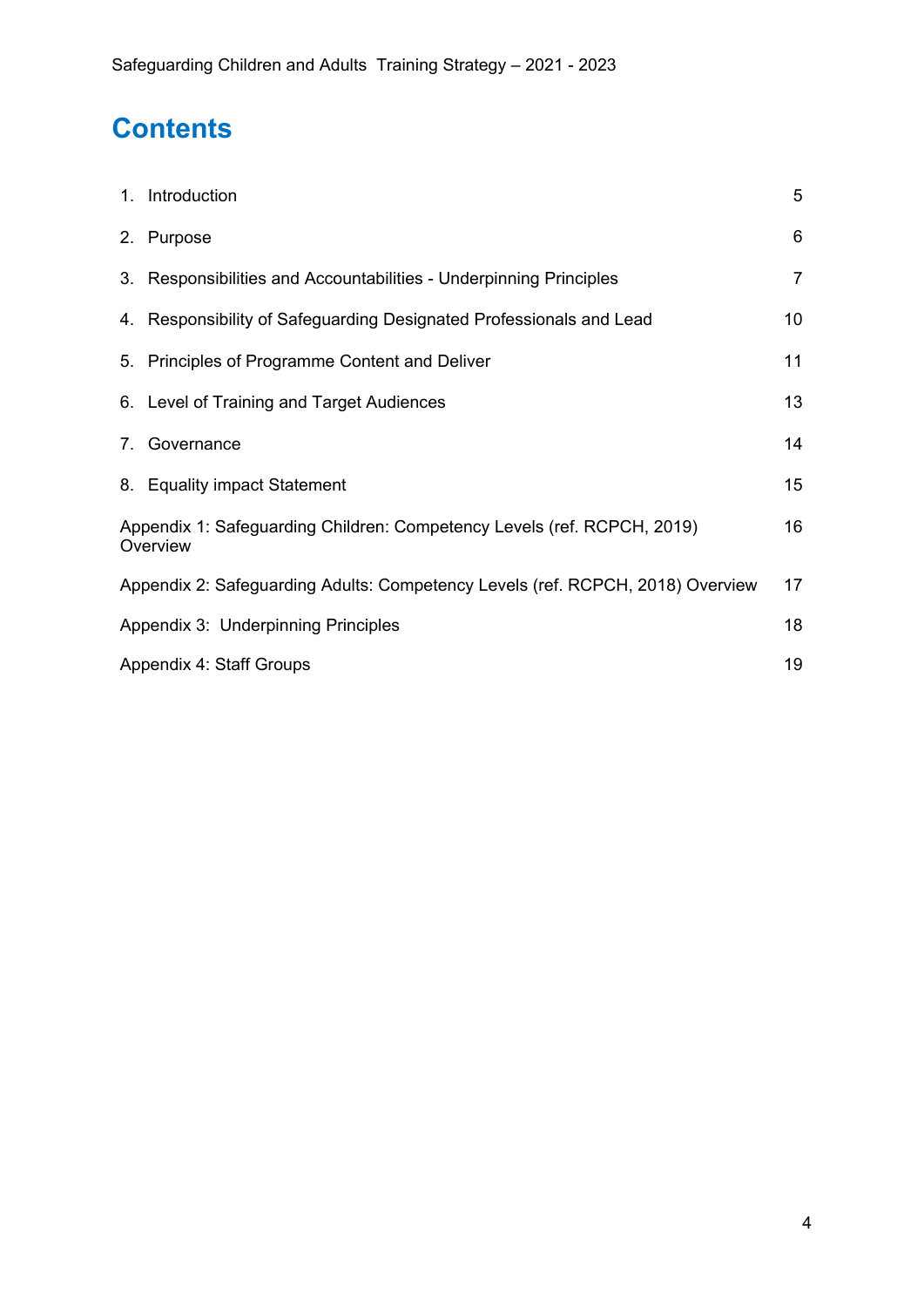#### **Introduction**

Every NHS organisation and each individual healthcare professional working in the NHS has a responsibility to ensure that the principles and duties of safeguarding children and adults are consistently applied, with the well-being of those children and adults at the heart of what we do.

All staff in the NHS, whether they work in a CCG, hospital, a care home, in general practice, or in providing community care have a responsibility to safeguard children and adults at risk of abuse or neglect who they come into contact with.

HWCCG has a statutory duty to ensure they make arrangements to safeguard and promote the welfare of children and young people, and to protect adults with care and support needs at risk of or experiencing abuse.

It is the vision of HWCCG that safeguarding outcomes for children and adults are improved. In order to achieve this, every contact children and adults have with the NHS will be with practitioners and providers who have a knowledge and understanding of safeguarding issues and work in an organisation that has robust safeguarding systems and levels of supervision.

In applying this strategy, 'The CCG will have due regard for the need to eliminate unlawful discrimination, promote equality of opportunity, and provide for good relations between people of diverse groups, in particular on the grounds of the following characteristics protected by the Equality Act (2010); age, disability, gender, gender reassignment, marriage and civil partnership, pregnancy and maternity, race, religion or belief, and sexual orientation, in addition to offending background, trade union membership, or any other personal characteristic.

In accordance with legislation, statutory guidance and recommendation of professional bodies it is expected that all individuals who work in NHS organisations are trained and competent to be able to recognise when a child may require safeguarding from harm and abuse and to know what to do in response to a concern (*Children Act 2004; Working Together 2018; RCPCH 2018; RCPCH, 2019*).

The Care Act (2014) came into force in April 2015 and provides a robust statutory framework to safeguard adults at risk of harm and children transitioning into adult services. Safeguarding means protecting an adult's right to live in safety, free from abuse and neglect. Safeguarding does not mean protecting every adult from every kind of harm or risk to their own personal safety. The Care Act 2014 tells us that statutory safeguarding responsibilities only apply in specific circumstances, where there is concern that an adult with care and support needs, is experiencing or at risk of neglect or abuse, and as a result of their care and support needs, they are unable to protect themselves.

Safeguarding involves people and organisations working together to stop abuse and neglect occurring, and intervening effectively in situations if we do see abuse taking place.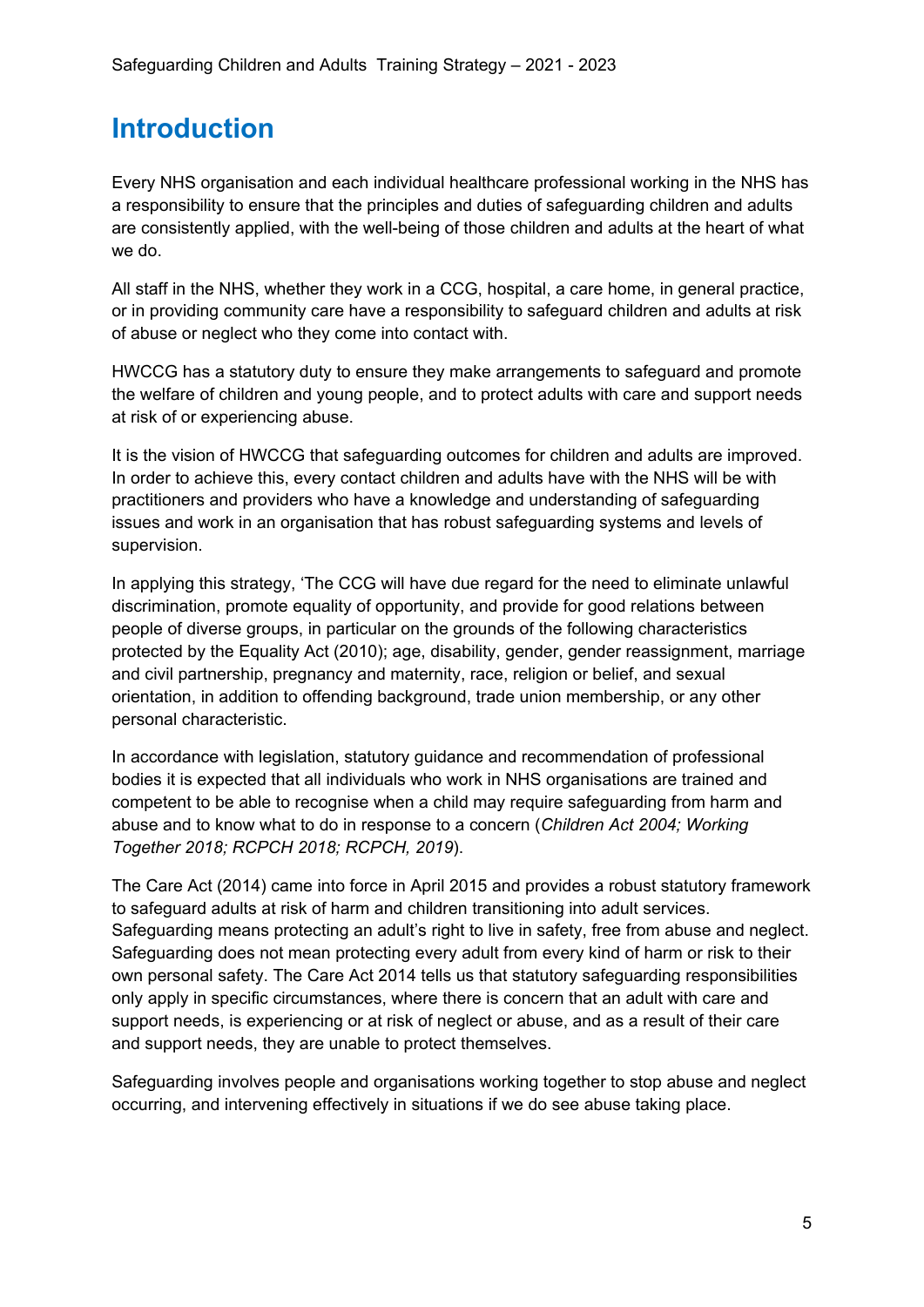#### **Purpose**

The purpose of this strategy is to provide a framework which ensures HWCCG meets its contractual and legislative responsibilities to equip people to work effectively to safeguard and promote the welfare of children, young people and adults. The strategy aims to provide information on mandatory safeguarding training requirements for all managers and staff within HWCCG and their commissioned services.

The identification of the level of safeguarding training required is dependent on HWCCG staff member's role and responsibilities, and following the completion of HWCCG induction Programme, should be linked to the annual appraisal process and a personal development plan.

All training provided should respect diversity (including culture, race, religion and disability), promote equality and encourage the participation of children, families and adults in the safeguarding process.

All training provided should place the child and the adult at risk of abuse as the centre focus and promote the importance of understanding of both the adult and child's daily life experiences, ascertaining their wishes and feelings, listening to the child or adult at risk and never losing sight of his or her needs.

This strategy serves to support HWCCG to fulfil its safeguarding responsibilities and to enable all employees as both clinical and non-clinical members of staff to acquire and maintain the relevant knowledge, skill and competency to effectively contribute to safeguarding children and adults (with care and support needs). All activities associated with the application of this strategy are to continually endorse a local understanding that Safeguarding Children and Adults (with care and support needs) is everyone's business.

The interrelatedness between both learning needs for Safeguarding Children and for Safeguarding Adults is to be appreciated, and opportunities are to be maximised to undertake training on combined subject matter as appropriate.

Any associated Safeguarding Children or Safeguarding Adult training programs are expected to align with the over-arching local training strategies of the Herefordshire Safeguarding Children Partnership (HSCP), Herefordshire Safeguarding Adult Board (HSAB), Worcestershire Safeguarding Children Partnership (WSCP) and Worcestershire Safeguarding Adults Board (WSAB).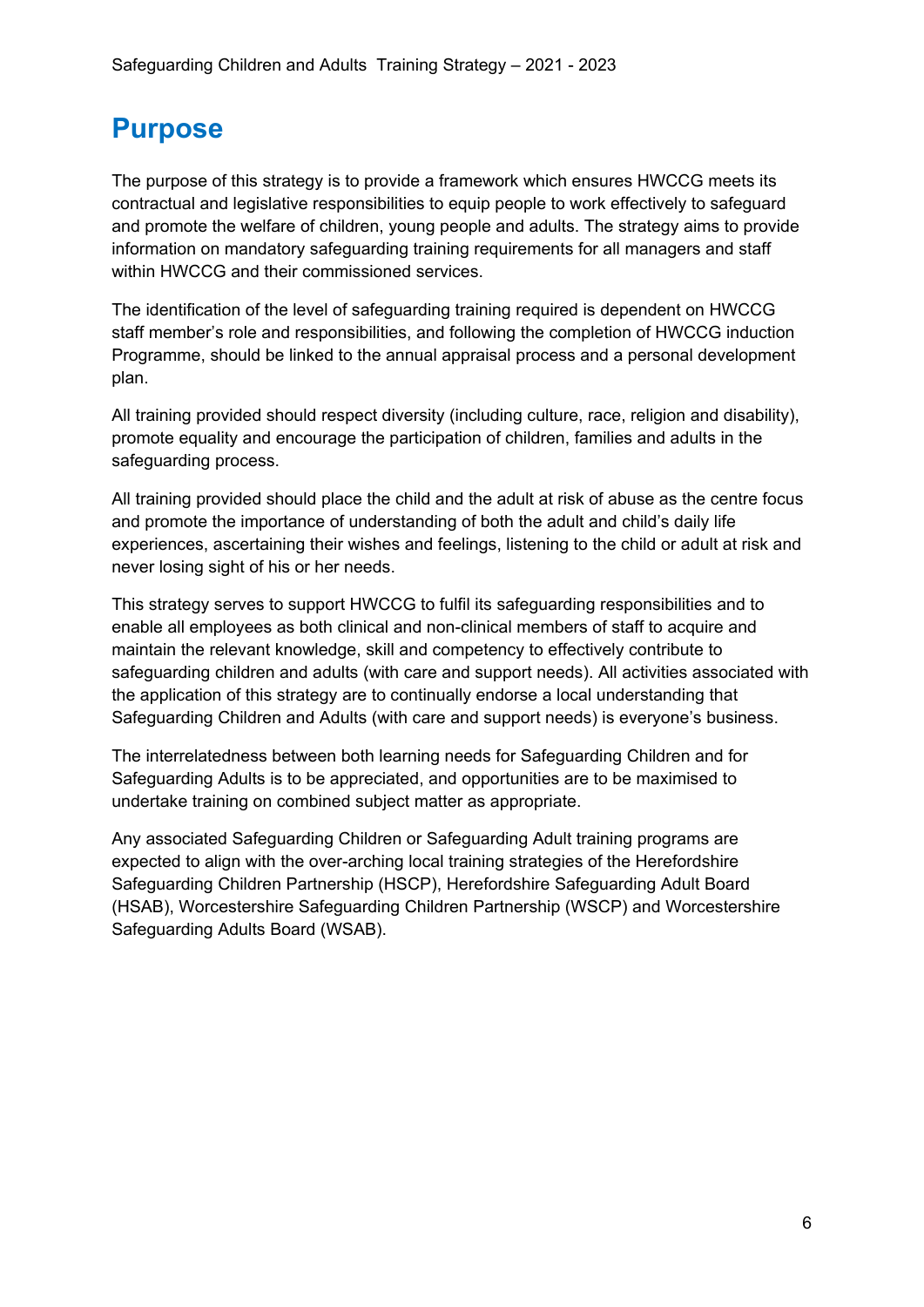## **Responsibilities and Accountabilities - Underpinning Principle**

In order to protect adults (with care and support needs), children and young people from harm all healthcare staff must be suitably equipped to recognise actual or potential maltreatment and to take effective action in accordance with their role.

This safeguarding training strategy is underpinned by some key principles which are:

All staff working in healthcare settings (including CCGs) - should receive training to ensure they attain the competences appropriate to their role and follow the relevant professional guidance.

All staff working in a health care setting/CCG must know what to do if there is a child protection concern involving a child or family, understand the procedures for reporting a safeguarding concern, and have knowledge of policy, procedures and legislation that support child safeguarding activity.

All staff working in a healthcare setting or CCG must understand what safeguarding is and their role in adult safeguarding work, recognise an adult potentially in need of safeguarding and take action, understand the procedures for reporting a safeguarding concern, understand dignity and respect when working with individuals, have knowledge of policy, procedures and legislation that support adult safeguarding activity.

Training needs to reflect the level of competency required and with a flexible approach encompassing different learning styles and opportunities which should be seen as a continuum of acquiring skills, knowledge, competencies and expertise (where necessary).

Assurance that the training delivered is of a high standard and delivered by appropriately trained and experienced trainers.

All staff should have refresher training every three years (as a minimum) at the level appropriate to roles and responsibilities.

All staff must complete the ESR module Preventing Radicalisation- Basic PREVENT Awareness. All staff with patient contact must complete the ESR module Preventing Radicalisation Level 3 (Awareness of PREVENT).

E-learning is appropriate to impart knowledge at Level 1, Level 2 and Level 3. In addition, training at Level 3 should incorporate a blended learning approach, this includes encompassing safeguarding learning within regular, multiagency, or vulnerable family meetings, clinical updating, clinical audit, reviews of critical incidents and significant unexpected events and peer discussions.

Training can be tailored by organisations to be delivered annually or once every 3 years.

Level 2 or above can use a variety of learning opportunities delivered both internally and externally and evidence learning through a safeguarding portfolio of evidence. Examples of such include: Multi-agency staff meetings, briefing sessions, vulnerable child/adult meetings, supervision, clinical audit, peer discussion, serious case reviews, research, personal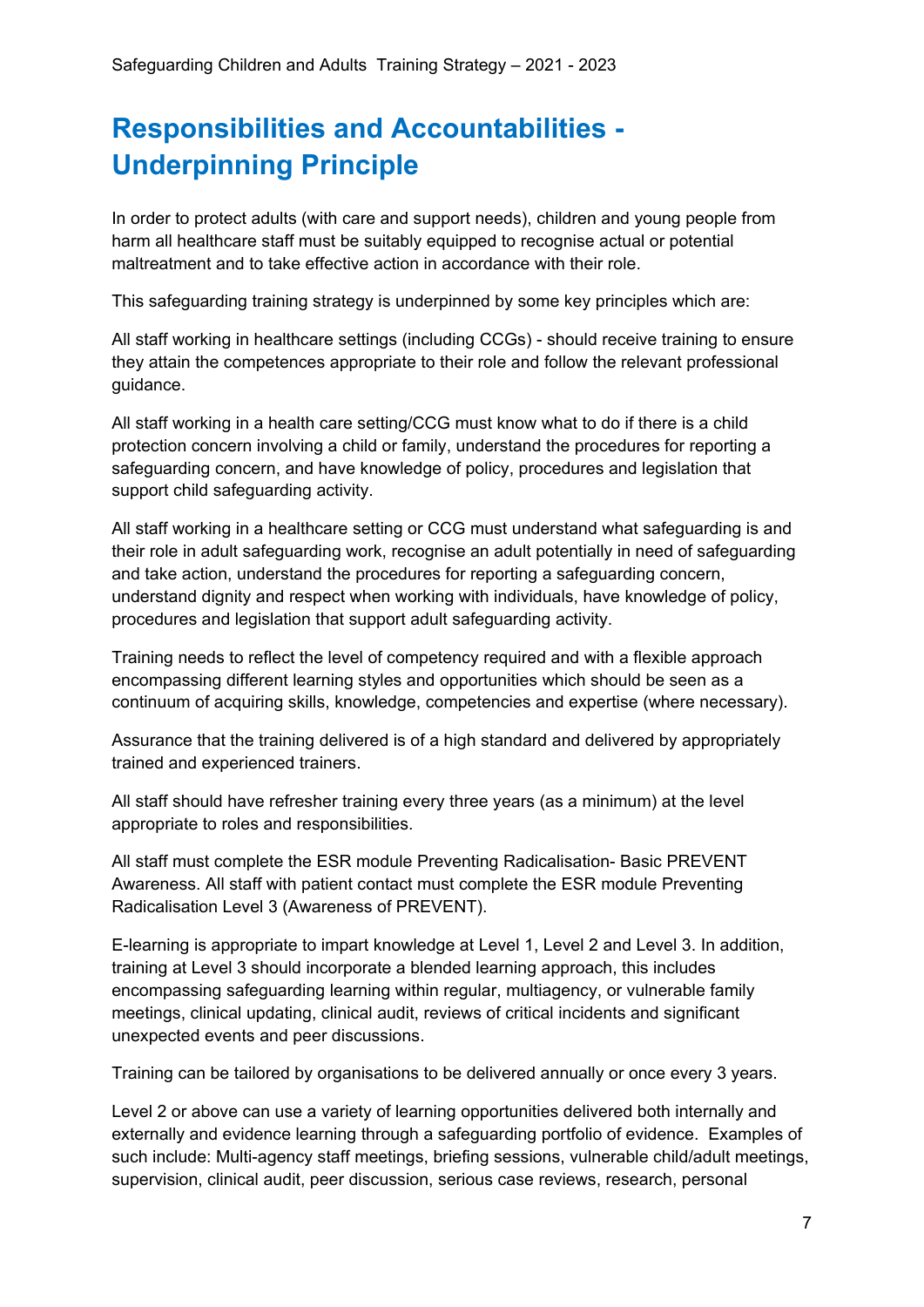reflection, and scenario-based discussion. Competence should be monitored as part of the organisation's appraisal process. For each level required there is an expectation that the practitioner has attained the competency of the previous level.

Level 3 or above – all staff should have refresher safeguarding training over a three-year period (6 hours minimum) and should demonstrate and evidence through appraisal, multidisciplinary and inter-agency learning. An element of face to face multi-agency training is essential for Level 3 or above. Those requiring specialist knowledge and skill competences at Level 3 should complete a minimum of 12-16 hours. (For example, GP's, Safeguarding Champions or Safeguarding Supervisors). Training should include attendance at a WRAP 3 workshop (for Prevent), once the eLearning for Prevent has been completed

Level 4: Specialist roles – includes named professionals for primary care, named doctors, named nurses, named midwives (in organisations delivering maternity services). Named professionals should attend a minimum of 24 hours of education, training and learning over a three-year period. This should include non-clinical knowledge acquisition such as management, appraisal, and supervision training.

Level 5: Specialist roles - designated professionals including lead paediatricians, consultant/lead nurses, should attend a minimum of 24 hours of education, training and learning over a three-year period. This should include non-clinical knowledge acquisition such as management, appraisal, supervision training and the context of other professionals' work.

Board Level: It is envisaged that Chief Executives of healthcare organisations take overall (executive) responsibility for Safeguarding and Child protection strategy and policy with additional leadership being provided at board level by the executive director with the lead for safeguarding. All board members must have a level of knowledge equivalent to all staff working within the healthcare setting (level 1) as well as additional knowledge-based competencies by virtue of their board membership.

#### **HWCCG Responsibilities**

It is the responsibility of the employer to ensure that employees clearly understand their contractual obligations within the organisation and enable individual staff to access training and education by which the organisation can satisfy its statutory duties.

The HWCCG Accountable Officer and Chief Nursing Officer have a responsibility to ensure that their staff are trained to recognise and respond to safeguarding concerns and that they are fully aware of their individual and corporate responsibilities for safeguarding both adults and children.

Safeguarding Children and Safeguarding Adult training are a mandatory requirement of HWCCG, and the implementation of this strategy is an important component of clinical governance.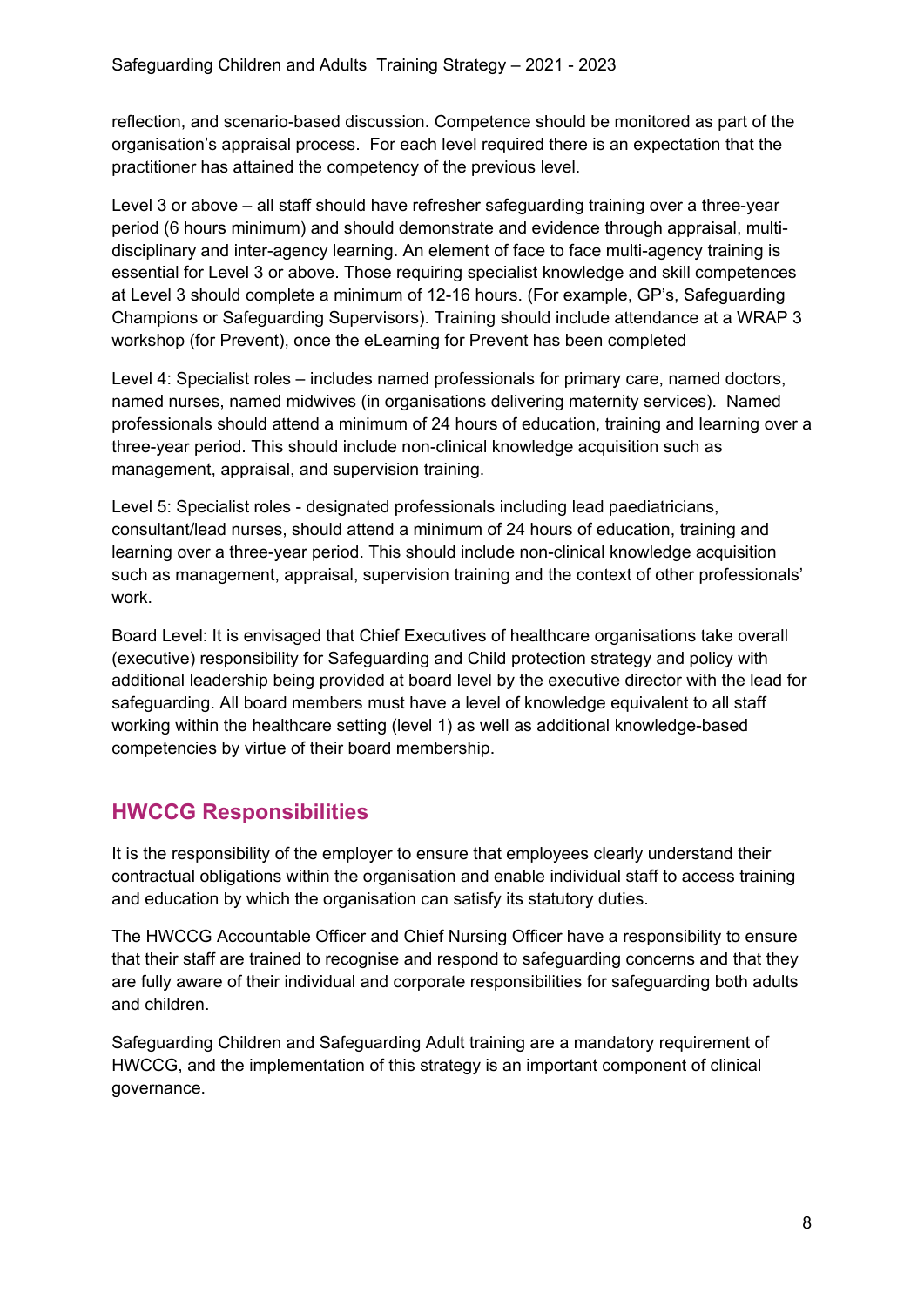#### **Responsibilities of Individuals**

It is essential that all staff have the opportunity to access relevant Safeguarding training, acknowledging the broad range of learning methodology that might be applicable according to need and service context. It is the responsibility of line managers and heads of service to ensure that all staff working within their respective department(s) are supported to acquire and maintain the necessary level of training in accordance with strategy requirements and are suitably equipped to fulfil their training, unmet needs are to be escalated to the relevant Line Manager, in line with HWCCG processes.

Individual employees are expected to understand and engage in the level of Safeguarding training as required in accordance with their role and responsibilities and are to ensure ongoing compliance with any local HWCCG directives.

Application to attend training and evidence of its completion as internal or external events is to be attended to and managed in accordance with HWCCG requirements.

In the event of any difficulties accessing training and unmet need, employees are expected to raise their concerns with their line manager in a timely manner.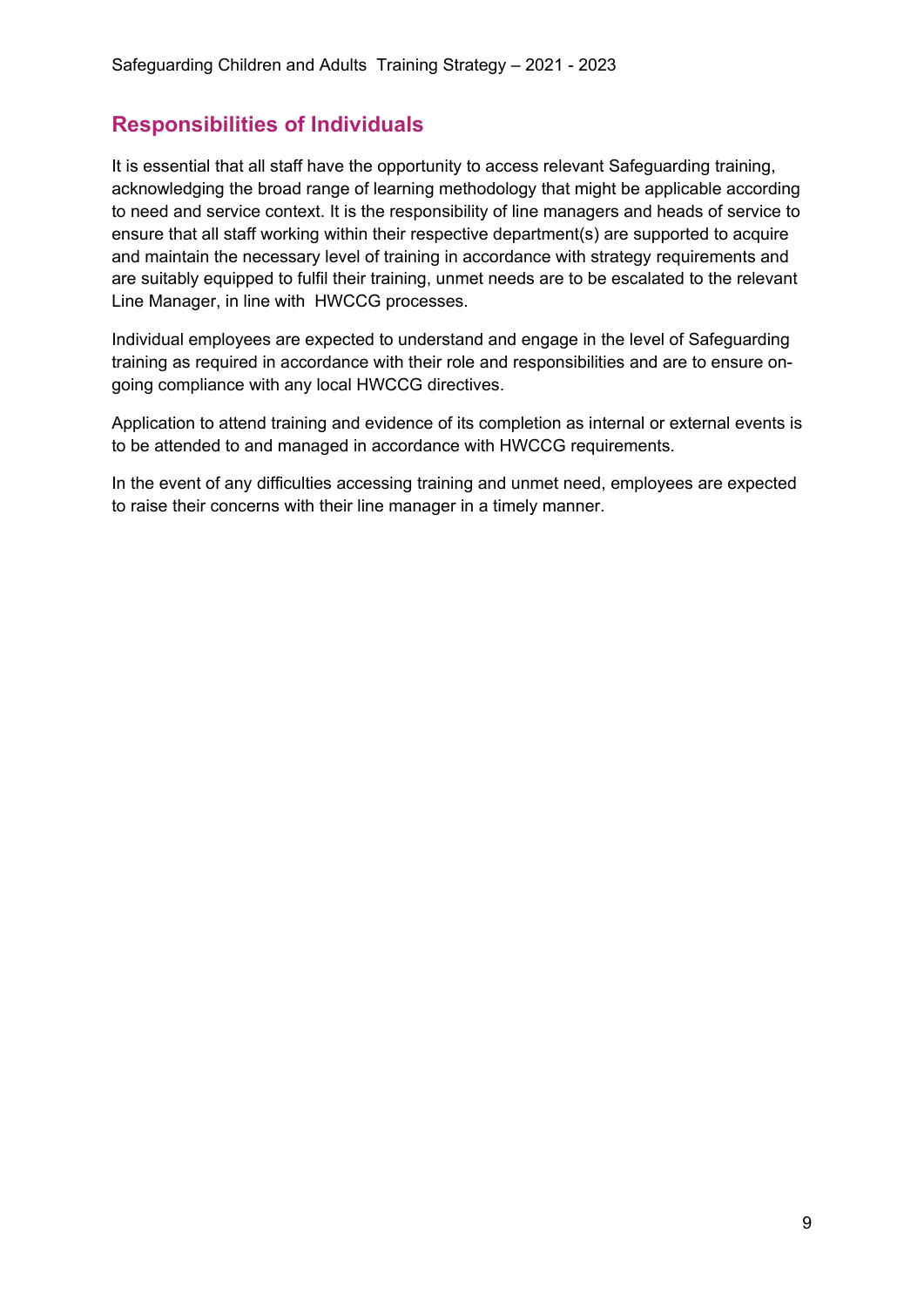## **Responsibility of Safeguarding Designated Professionals and Leads**

The Head of Quality and Safeguarding/Designated Nurse, Deputy Designated Nurses and Designated Doctor take a strategic and professional lead across the health economy and also support the Chief Nurse in relation to the safeguarding aspect of the role. They have responsibility to provide training for HWCCG Governing Body and staff, develop and maintain competencies for training that are compatible with national guidance and multiagency policies. They are also responsible for ensuring that lessons learnt from major investigations such as Child Safeguarding Practice Reviews (previously similar to Serious Case Reviews), Safeguarding Adult Reviews and Domestic Homicide Reviews are incorporated into training and development opportunities.

The safeguarding team within HWCCG is responsible for taking the lead role in determining the Safeguarding and Prevent training needs of all staff and to undertake periodic training needs analysis to inform on-going training plans and programmes.

The safeguarding team will lead on the design, delivery, and evaluation of all associated internal training activities, ensuring that individual events are evidence-based and are informed by research, enquiry and lessons learnt from case reviews as both local and external findings.

Any member of HWCCG who undertakes Safeguarding training is to be suitably equipped with the necessary knowledge, skill, and competence to undertake the role.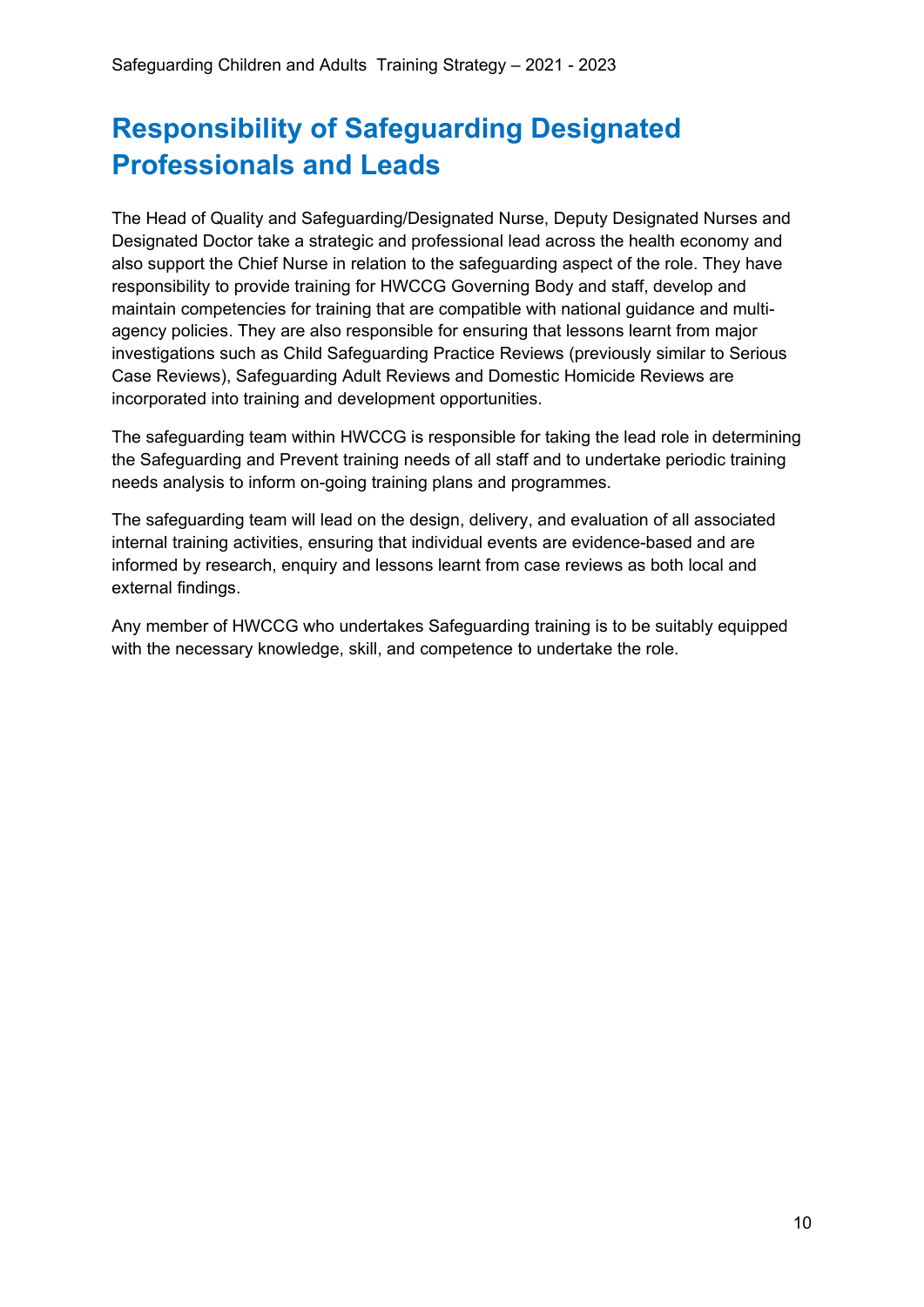#### **Principles of Programme Content and Delivery**

To protect children and young people from harm and abuse, all healthcare staff must have the required knowledge, skill and competency to recognise child maltreatment and to take effective action in accordance with their role.

All Safeguarding Children training is expected to align with the recommendations and requirements of national professional guidance and 'Working Together' principles (Working Together 2018). Recommendations of the Intercollegiate document (RCPCH 2019) are to be afforded due consideration with regard to any internal programmes of training and learning events (Appendix 1).

Level 3 Safeguarding Children Training therefore should be child-centered demonstrating due consideration to children's rights and needs whilst ensuring that children's individual welfare remains paramount. On an on-going basis, individual training events are to be underpinned by research and evidence and informed by findings from case review and enquiry.

The Care Act 2014 tells us that statutory safeguarding responsibilities only apply in specific circumstances, where there is concern that an adult with care and support needs is experiencing or at risk of neglect or abuse, and as a result of their care and support needs, they are unable to protect themselves.

All healthcare staff must have the required knowledge, skill and competency to recognise maltreatment and to take effective action in accordance with their role. Level 3 Safeguarding Adult Training therefore should be focused on the adult (with care and support needs), it should be person centered demonstrating the principles of the Care Act 2014, including Making Safeguarding Personal (2014), giving due consideration to the Mental Capacity Act (2005) Mental Capacity (Amendment) Bill (2019) and Liberty Protection Safeguards (and future iterations of any related legislation), and the rights of adults. The Level 3 training should also include Prevent. Individual training events are to be underpinned by research and evidence and informed by findings from case reviews and enquiries.

All face to face training should serve to promote robust inter-agency working, meaningful collaborative activity and effective communication and information-sharing practices. Engagement in multi-agency Safeguarding children and adult training at Level 3 is to be promoted and supported.

Learning opportunities provided to staff should embrace a wide range of learning methodology and due consideration afforded to knowledge and skill acquisition gained via activities such as clinical supervision, participating in learning reviews including Child Practice Safeguarding Reviews (CPSR), Safeguarding Adult Reviews (SAR), Domestic Homicide Reviews (DHR), Multi-agency Case File Audit (as part of quality assurance processes under Child Safeguarding arrangements and Safeguarding Adults Boards), single agency case file audit, serious incident reporting and peer review exercises.

The over-arching aim of training activities should serve to improve the quality of practice and positively affect outcomes for children, young people and adults who come into contact with health services.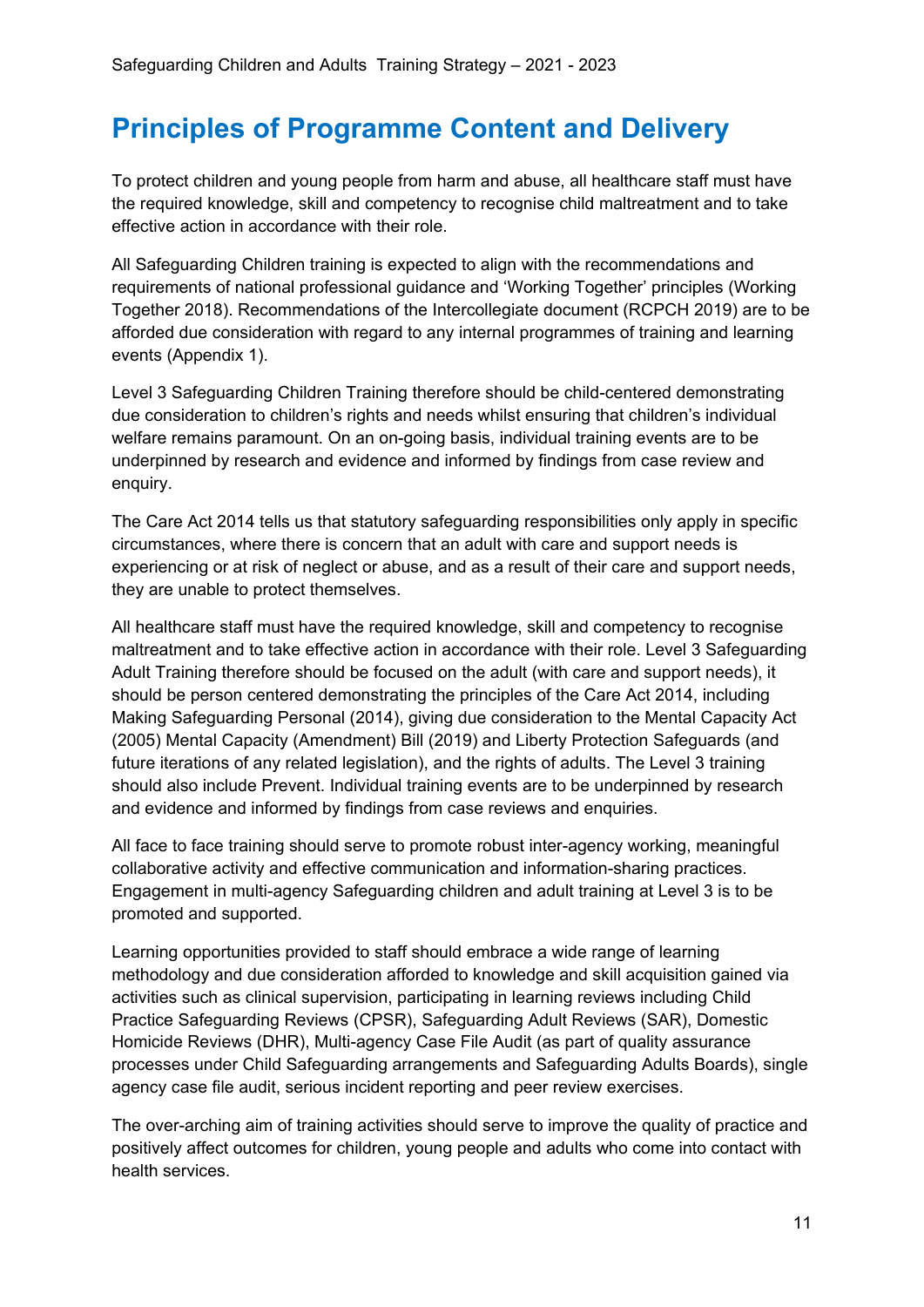Acquisition of Safeguarding Children and Safeguarding Adult knowledge, skill and competency should be seen as a continuum, with recognition that staff accumulate skill and competence during undergraduate and post-graduate programmes with subsequent progression throughout respective professional careers.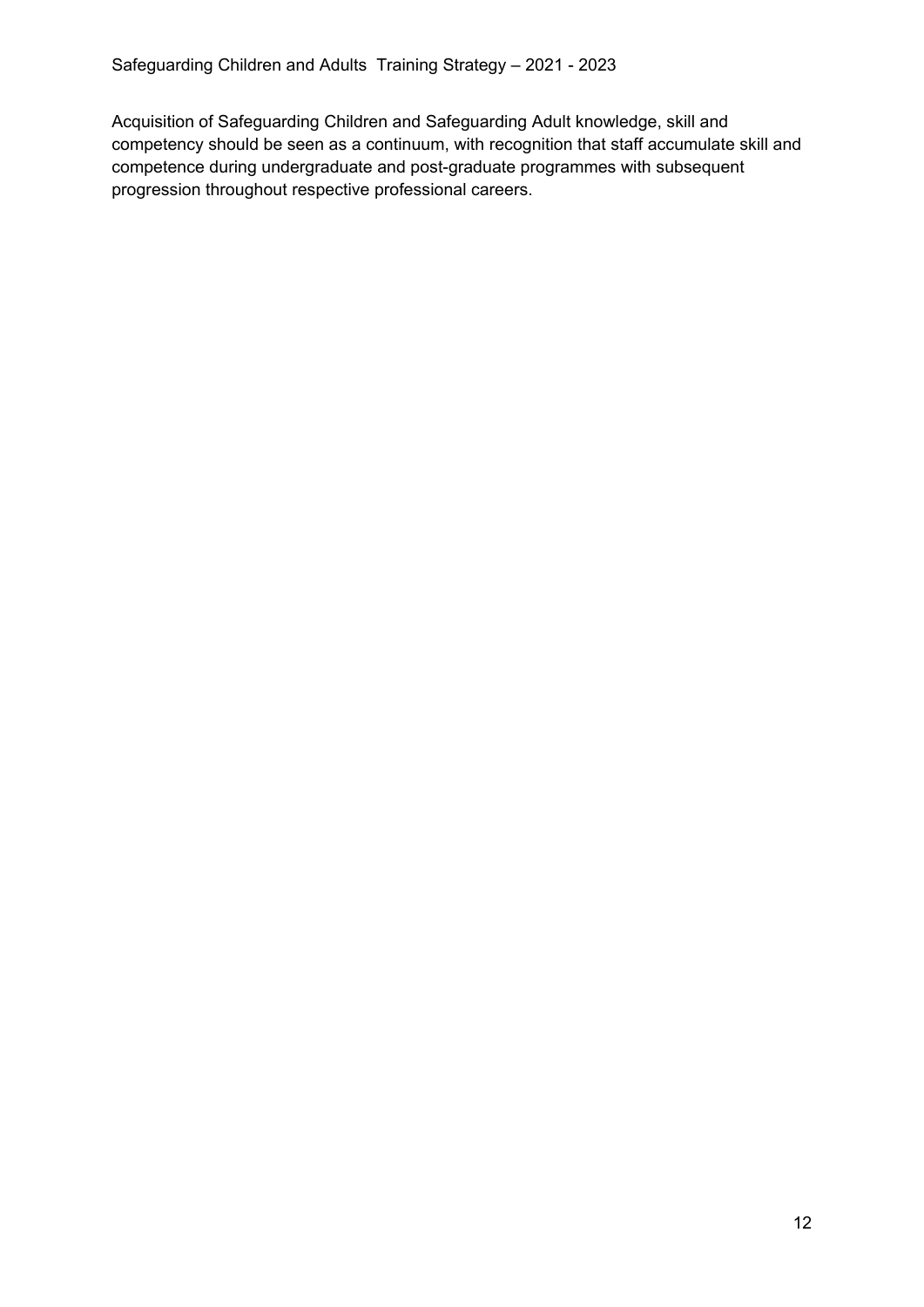#### **Levels and Target Audiences**

All staff who are employed by HWCCG/or are contracted to work for HWCCG are expected to undertake a level of training as part of their induction programme (Appendix 1).

Subsequent to the training received as part of induction and in accordance with role and responsibilities, all staff (clinical and non-clinical staff) are expected to engage in the necessary training in accordance with their respective role and HWCCG requirements (Appendices 1 & 2).

Within a three-year period, all staff should receive refresher training as a minimum and training should be tailored to their respective roles and needs. E-learning is to operate as a source of learning at levels 1 and 2 and can be included as part of level 3 training, as long as a session of face to face training has been undertaken during the preceding 3 years and above all to assist overall information and knowledge acquisition.

In addition, the Safeguarding Leads will circulate written updates, briefings and literature as appropriate to all staff to inform on safeguarding children and safeguarding adult detail e.g. changes in legislation, national and local policies and procedures, and lessons learnt from serious case reviews.

Relevant information is to be made available and accessible to staff via the HWCCG intranet page and details are to remain current via the leadership and management of the webpages by the Communication Team in collaboration with HWCCG Safeguarding Leads.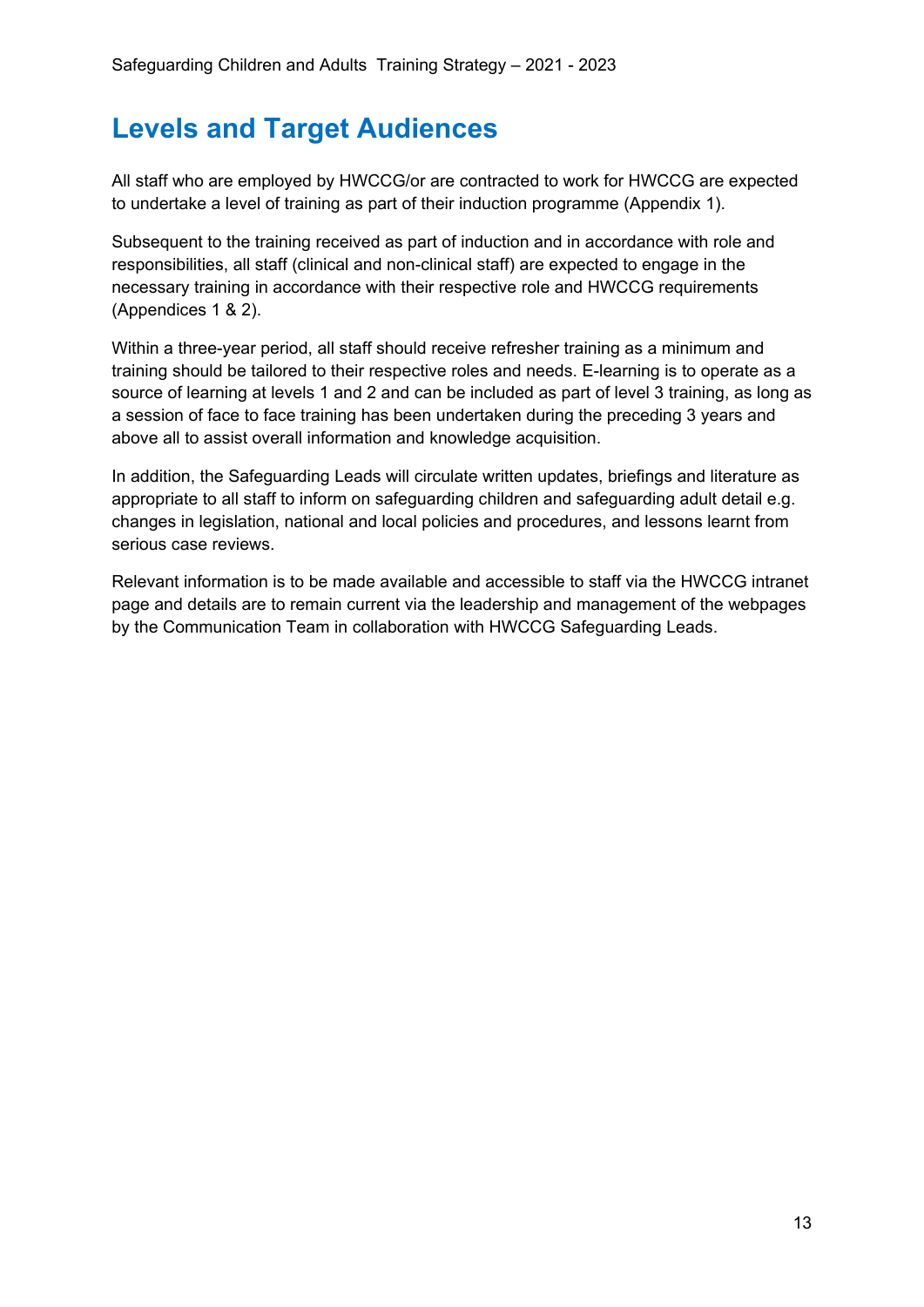#### **Governance**

Internal governance processes are set out by the Head of Quality and Safeguarding/ Designated Nurse and outlined within the HWCCG Safeguarding Children and Adult policies. The HWCCG Safeguarding Team will seek assurance regarding attendance and compliance with training requirements. This will be reported through the Safeguarding Assurance processes of NHS England and NHS Improvement, local Safeguarding Children arrangements and Safeguarding Adults boards.

Line Managers will complete data regarding attendance at training by team members and oversee their compliance. Details of training attendance are to be used to inform such reporting and assurance processes outlined above and to identify unmet needs and noncompliance. The details of which will be escalated to the relevant Line Manager. Continued non-compliance/unmet needs will be escalated and reported to HWCCG Quality Forum and to the Executive Team if not resolved.

Individual records of attendance at Safeguarding training as internal or external activities are to be held on the central database in accordance with HWCCG requirements.

Internal training is subject to enquiry and review by external bodies such as Hereford and Worcester Safeguarding Children Partnership arrangements and Safeguarding Adult Boards and the Care Quality Commission. Training reports are to be made available to external bodies as required.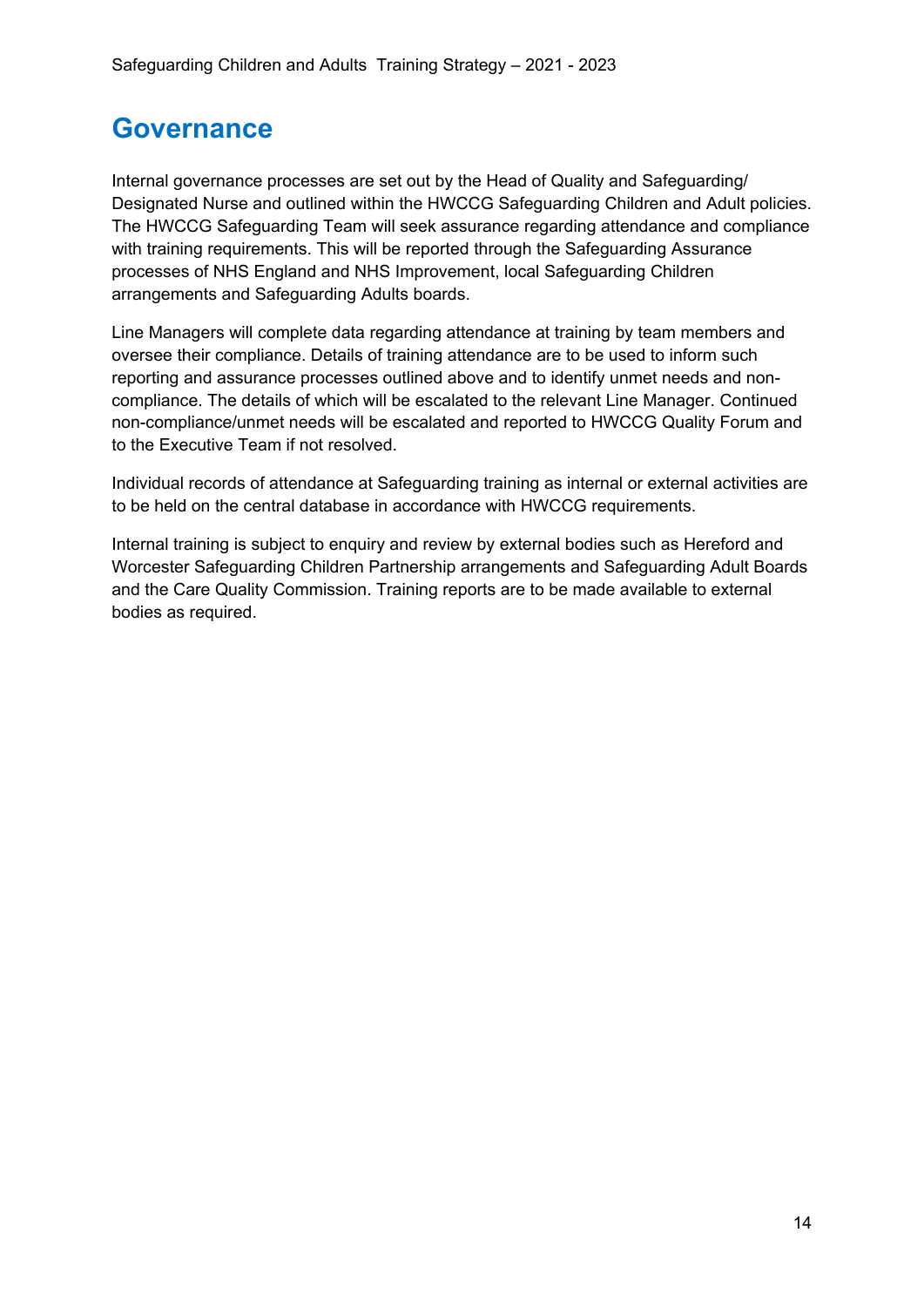#### **Equality Impact Statement**

All public bodies have a statutory duty under the Equality Act 2010 to set out arrangements to assess and consult on how their policies and functions impact on race equality. This obligation has been increased to include equality and human rights with regard to disability, age, gender, sexual orientation, gender reassignment and religion.

HWCCG endeavour to challenge discrimination, promote equality, respect human rights, and aims to design and implement services, policies and measures that meet the diverse needs of our service, and population, ensuring that none are placed at a disadvantage over others.

All staff are expected to deliver services and provide care in a manner which respects the individuality of patients and their Carer's and as such treat them and members of the workforce respectfully, regardless of age, gender, race, ethnicity, religion/belief, disability and sexual orientation.

Providers are expected to use the appropriate interpreting, translating or preferred method of communication for those who have language and/or other communication needs. HWCCG staff and Providers will need to assess that the policy is applied fairly and equitably for all groups covered under the Equality Act 2010 and that they are implementing the Accessible Information Standard and have considered health inequalities.

Any change to this policy will require a conscious effort from the HWCCG to actively consider the impact that this will have on any Protected group(s) and act due diligently. Where an impact on any of the Equality groups is realised after the implementation of this policy, HWCCG and the Providers, will seek to minimise such an impact and simultaneously carry out a full review.

HWCCG aims to design and implement policy documents that meet the diverse needs of our services, population and workforce, ensuring that none are placed at a disadvantage over others. It takes into account current UK legislative requirements, including the Equality Act 2010 and the Human Rights Act 1998, and promotes equal opportunities for all. This document has been designed to ensure that no-one receives less favourable treatment due to their personal circumstances, i.e. the protected characteristics of their age, disability, sex, gender reassignment, sexual orientation, marriage and civil partnership, race, religion or belief, pregnancy and maternity. Appropriate consideration has also been given to gender identity, socio-economic status, immigration status and the principles of the Human Rights Act.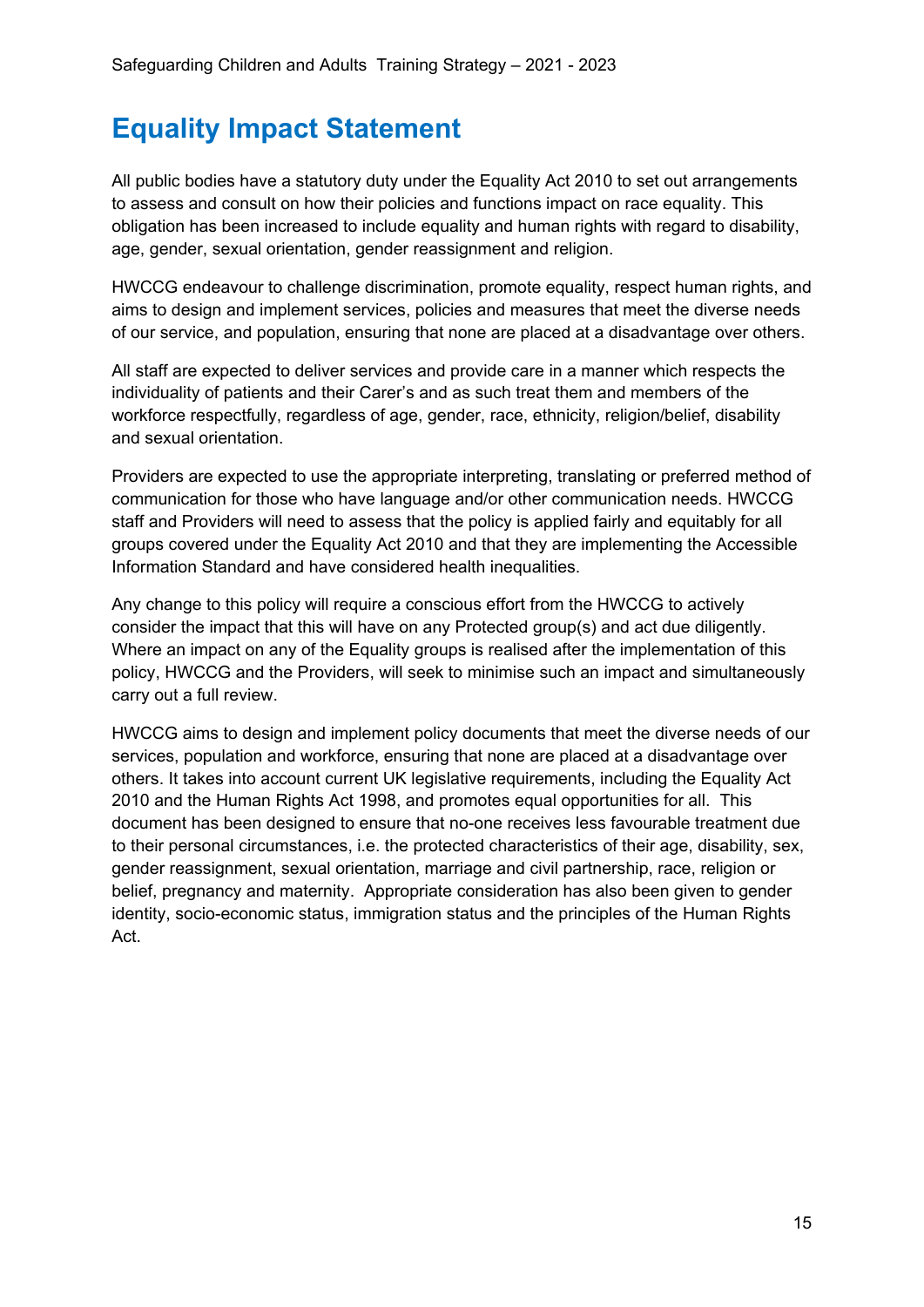## **Appendix 1: Safeguarding Children: Competency Levels (ref. RCPCH, 2019) Overview**

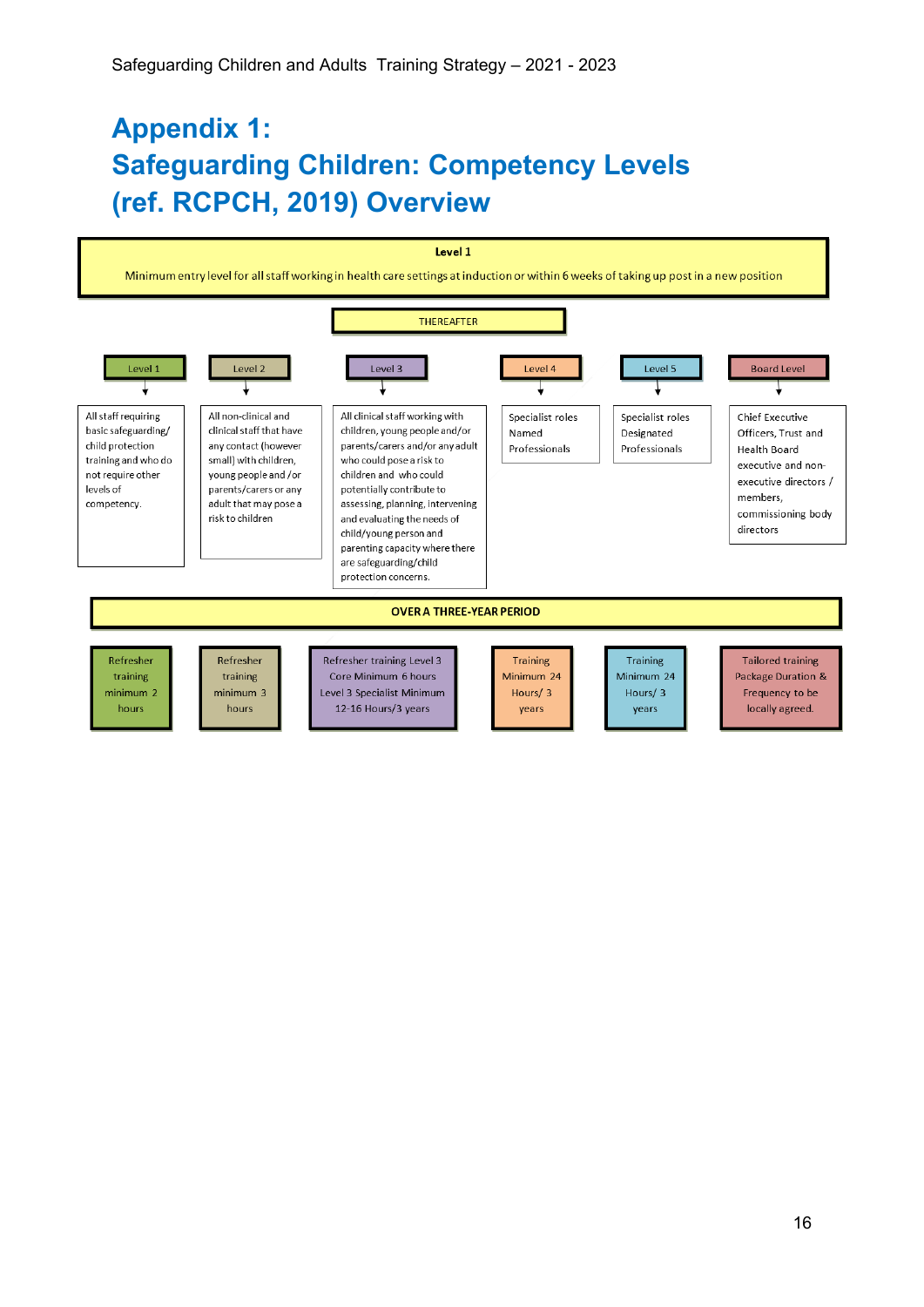# **Appendix 2: Safeguarding Adult: Competency Levels (ref. RCPCH, 2018) Overview**

| <b>Competence level required by role</b> |                                                                                                                                                                                                                                                 |  |  |  |
|------------------------------------------|-------------------------------------------------------------------------------------------------------------------------------------------------------------------------------------------------------------------------------------------------|--|--|--|
| LEVEL 1                                  | All staff working in health care settings.                                                                                                                                                                                                      |  |  |  |
| LEVEL 2                                  | All staff who have regular contact with patients, their families or carers, or the public.                                                                                                                                                      |  |  |  |
| LEVEL 3                                  | All registered health and social care staff working with adults who engage in assessing, planning, intervening and evaluating the needs of adults where there are<br>safeguarding concerns (as appropriate to role).                            |  |  |  |
| LEVEL4                                   | Specialist roles - named professionals.                                                                                                                                                                                                         |  |  |  |
| <b>LEVEL 5</b>                           | Specialist roles - designated professionals.                                                                                                                                                                                                    |  |  |  |
| <b>BOARD LEVEL</b>                       | Chief executive officers, trust and health board executive and non-executive directors/ members, commissioning body directors. This includes boards of private,<br>independent health care and voluntary sector as well as statutory providers. |  |  |  |

| NB: It is expected that Level 3 competencies will be met within 12 months of induction. |                                                                                   | <b>LEVEL OF TRAINING</b><br>(confirmed by Training Passport) |  |  |  |                             |
|-----------------------------------------------------------------------------------------|-----------------------------------------------------------------------------------|--------------------------------------------------------------|--|--|--|-----------------------------|
|                                                                                         |                                                                                   |                                                              |  |  |  | <b>BOARD</b>                |
| <b>INDUCTION</b>                                                                        | 30 mins. within six weeks of commencing post                                      |                                                              |  |  |  |                             |
| <b>REFRESHER TRAINING HOURS</b>                                                         | Duration over a three-year period:<br>2 hours<br>4 hours V<br>8 hours<br>24 hours |                                                              |  |  |  | $\sqrt{ }$ + Board specific |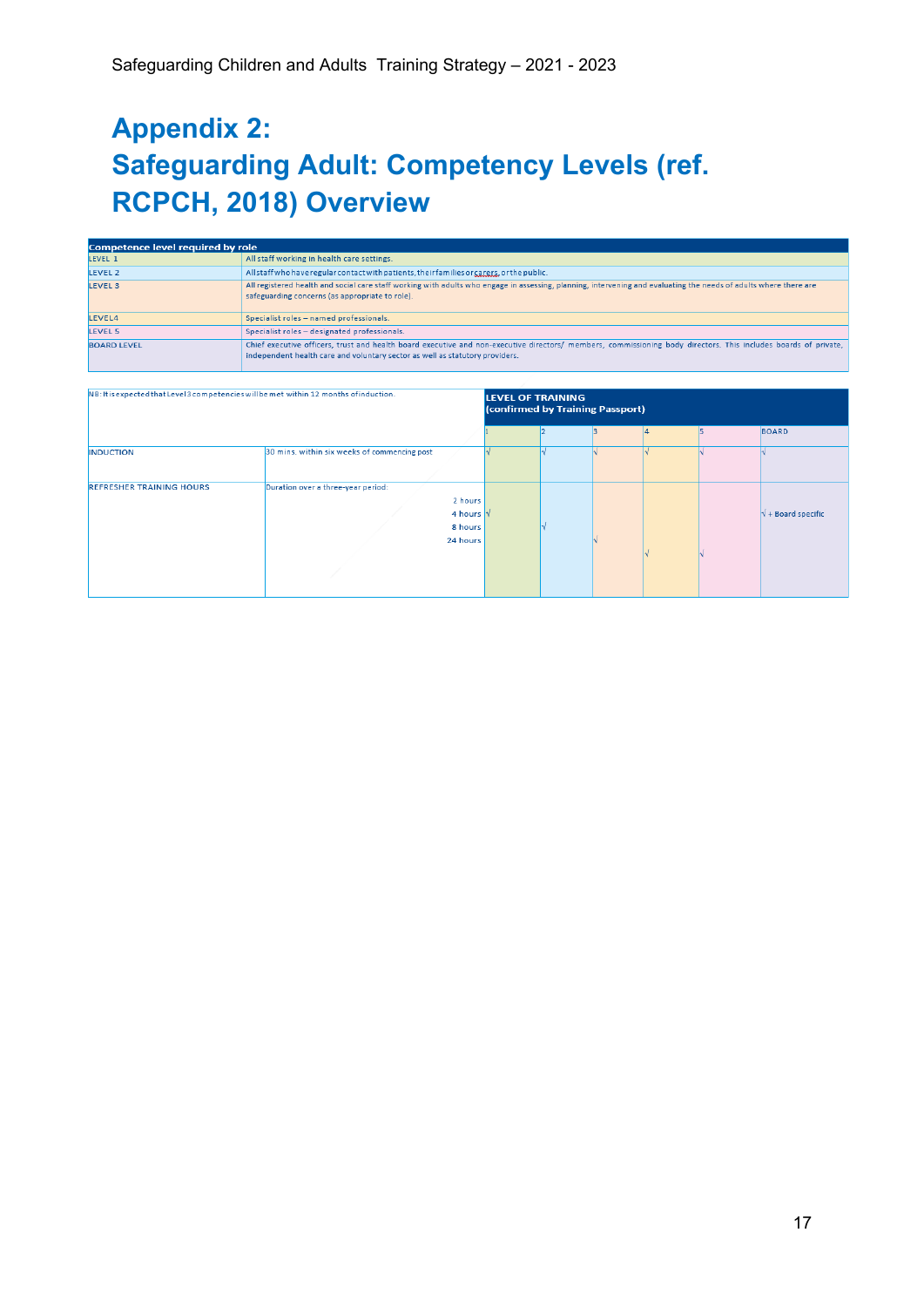# **Appendix 2: Underpinning Principles**

Acquiring knowledge, skills and expertise in safeguarding/child protection should be seen as a continuum. It is recognised that students and trainees will increase skill and competence throughout their undergraduate programme and at post-graduate level as they progress through their professional careers.

Training needs to be flexible, encompassing different learning styles and opportunities.

Those leading and providing multi-disciplinary and inter-agency training must demonstrate knowledge of the context of health participants' work, provide evidence to ensure the content is approved and considered appropriate against the relevant level, delivered by a registered health care worker, who has qualifications and/or experience relevant to safeguarding/child protection and delivery of education and training and should tailor training sessions to the specific roles and needs of different professional groups at each level.

The effectiveness of training programmes and learning opportunities should be regularly monitored. This can be done by evaluation forms, staff appraisals, e-learning tests (following training and at regular intervals) and auditing implementation, as well as staff knowledge and understanding.

Staff should receive refresher training every three years as a minimum and training should be tailored to the roles of individuals.

E-learning is appropriate to impart knowledge at Level 1. E-learning can also be used at level 2 and above as preparation for reflective team-based learning and contribute to appraisals and revalidation when linked to case studies and changes inpractice.

Education and training passports will prevent the need to repeat learning where individuals are able to demonstrate up to date competence, knowledge and skills, except where individuals have been working outside of the area of practice or have had a career break and are unable to do so.

In addition to training programmes, named professionals should circulate written update briefings and literature as appropriate to all staff at least annually to include for example, changes in legislation, changes in local policies and procedures, the risks associated with the internet and online social networking or lessons from serious case reviews.

Health care organisations must ensure all staff are able to access safeguarding support and expert advice.

Those working with children and young people and/or parents should take part in clinical governance including holding regular case discussions, critical event analysis, audit, adherence to national guidelines (NSF, NICE, SIGN), analysis of complaints and other patient feedback and systems of safeguarding supervision and/or peer review.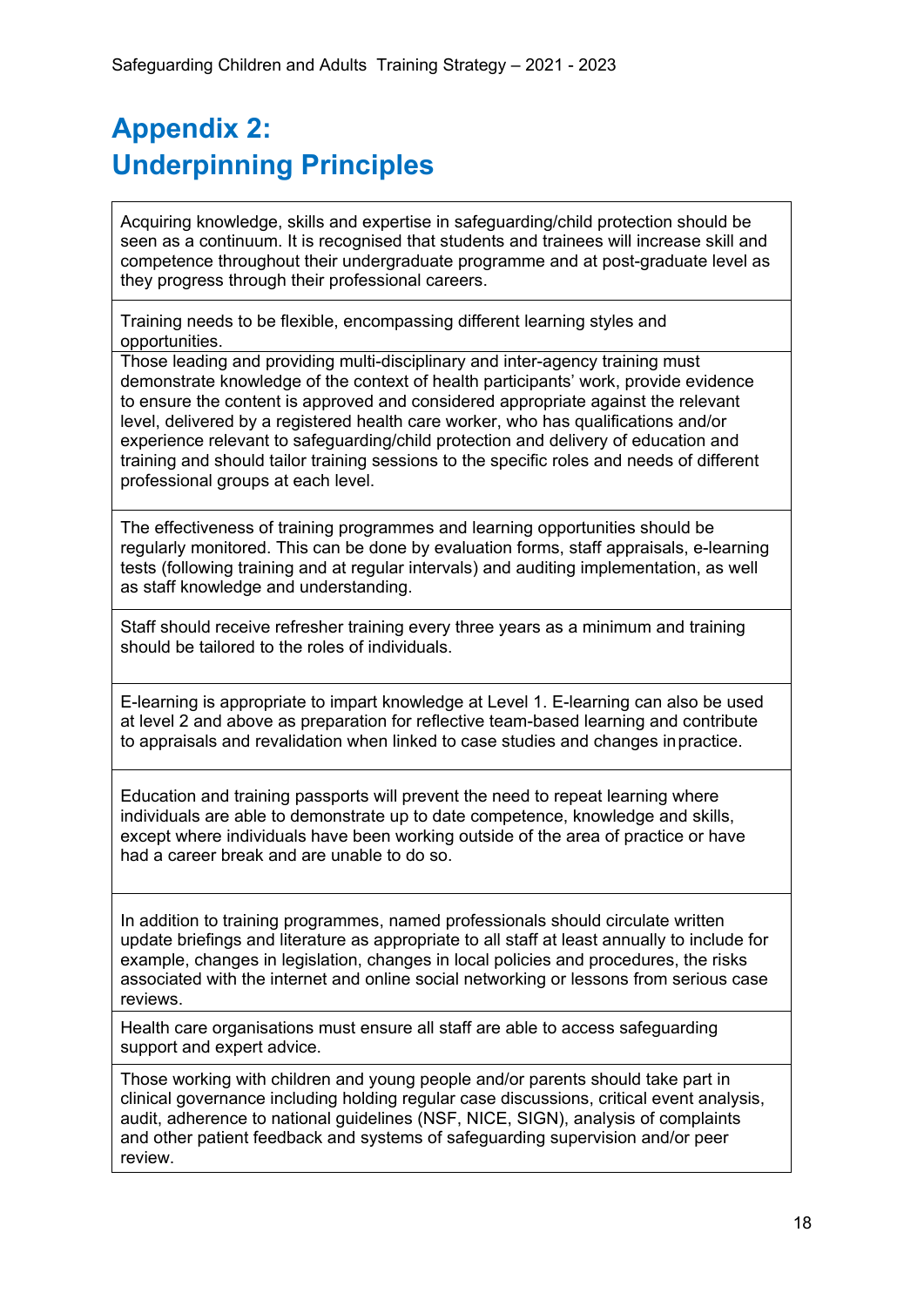# **Appendix 4: Staff Groups**

| Level 1 - All staff including non-clinical managers and staff working in health care settings                                                                                          |                                                                                                                                                                                                                                                                                                                                                                                                                                                                                                                                                                                                                                                          |              |                                                                                                            |  |
|----------------------------------------------------------------------------------------------------------------------------------------------------------------------------------------|----------------------------------------------------------------------------------------------------------------------------------------------------------------------------------------------------------------------------------------------------------------------------------------------------------------------------------------------------------------------------------------------------------------------------------------------------------------------------------------------------------------------------------------------------------------------------------------------------------------------------------------------------------|--------------|------------------------------------------------------------------------------------------------------------|--|
| Aims                                                                                                                                                                                   | <b>Competencies</b>                                                                                                                                                                                                                                                                                                                                                                                                                                                                                                                                                                                                                                      | <b>Staff</b> | <b>Training Availability</b>                                                                               |  |
| To inform staff about key<br>$\bullet$<br>and<br>child<br>safeguarding<br>protection<br>information<br>and<br>vulnerable groups.                                                       | Competence at this level is about individuals<br>$\bullet$<br>knowing what to look for which may indicate<br>possible harm and knowing who to contact<br>and seek advice from if they have concerns.<br>It comprises of:                                                                                                                                                                                                                                                                                                                                                                                                                                 | All staff    | All staff required to<br>complete a level 1<br>E-Learning package<br>at Induction and<br>within 6 weeks of |  |
| Provide<br>about<br>awareness<br>various types of abuse or<br>neglect to a child and take<br>appropriate action to take if you<br>suspect that a child is being<br>abused or neglected | Recognising potential indicators of child<br>٠<br>maltreatment - physical abuse including<br>fabricated and induced illness, emotional<br>abuse, sexual abuse, and neglect including<br>child trafficking and Female Genital<br>Mutilation (FGM).                                                                                                                                                                                                                                                                                                                                                                                                        |              | commencing in post,<br>then every 3 years,<br>available on<br><b>MLCSU/ESR</b>                             |  |
|                                                                                                                                                                                        | Understanding the potential impact of a<br>¢<br>parent/carers physical and mental health on<br>the well- being and development of a child or<br>young person, including the impact of<br>domestic violence the risks associated with<br>the internet and online social networking, an<br>understanding of the importance of children's<br>rights in the safeguarding/child protection<br>context, and the basic knowledge of relevant<br>legislation (Children Acts 1989, 2004 and of<br>Sexual Offences Act 2003).<br>Taking appropriate action if they have<br>٠<br>concerns, including appropriately reporting<br>concerns safely and seeking advice. |              | <b>Competence needs</b><br>to be monitored by<br>the Line Manager as<br>part of the PDR<br>process.        |  |

|                        | Level 2 - All non-clinical and clinical staff who have any contact with children, young people and/or parents/carers                                                                                                                        |                                                                                                                 |                                                       |  |
|------------------------|---------------------------------------------------------------------------------------------------------------------------------------------------------------------------------------------------------------------------------------------|-----------------------------------------------------------------------------------------------------------------|-------------------------------------------------------|--|
| Aims                   | <b>Competencies</b>                                                                                                                                                                                                                         | <b>Staff</b>                                                                                                    | <b>Training Availability</b>                          |  |
| As outlined in level 1 | As outlined for Level 1                                                                                                                                                                                                                     | All non-clinical and clinical<br>staff who have any contact                                                     | Staff to access<br>the MLCSU/ESR                      |  |
|                        | Uses professional and clinical knowledge, an<br>٠<br>understanding of what constitutes child<br>maltreatment, to identify any signs of child abuse                                                                                          | with children, young people<br>and/or parents or carers                                                         | Level 2 E-Learning                                    |  |
|                        | or neglect.<br>Able to identify and refer a child suspected of<br>٠<br>being a victim of trafficking or sexual exploitation;<br>at risk of FGM or having been a victim of FGM at                                                            | This includes administrators<br>for looked after children and<br>safequarding teams                             | (3-4 hours every 3)<br>vears).                        |  |
|                        | risk of exploitation by radicalisers.<br>Acts as an effective advocate for the child or<br>٠<br>young person.                                                                                                                               | (including practice nurses),<br>allied health care<br>practitioners and all other<br>adult orientated secondary | Competence<br>needs to be<br>monitored by             |  |
|                        | Recognises the potential impact of a<br>٠<br>parent's/carer's physical and mental health on the<br>well- being of a child or young person, including<br>possible speech, language and communication<br>needs                                | care health care                                                                                                | the Line<br>Manager as part<br>of the PDR<br>process. |  |
|                        | Clear about own and colleagues' roles,<br>responsibilities, and professional boundaries,<br>including professional abuse and raising<br>concerns about conduct of colleagues.                                                               |                                                                                                                 |                                                       |  |
|                        | As appropriate to role, able to refer to social care<br>٠<br>if a safequarding/child protection concern is<br>identified (aware of how to refer even if role does<br>not encompass referrals).                                              |                                                                                                                 |                                                       |  |
|                        | Documents<br>safeguarding/child<br>protection<br>٠<br>concerns in order to be able to inform the relevant<br>staff and agencies as necessary, maintains<br>appropriate record keeping, and differentiates<br>between fact and opinion.      |                                                                                                                 |                                                       |  |
|                        | Shares appropriate and relevant information with<br>٠<br>other teams Acts in accordance with key statutory<br>and non-statutory guidance and legislation<br>including the UN Convention on the Rights of the<br>Child and Human Rights Act. |                                                                                                                 |                                                       |  |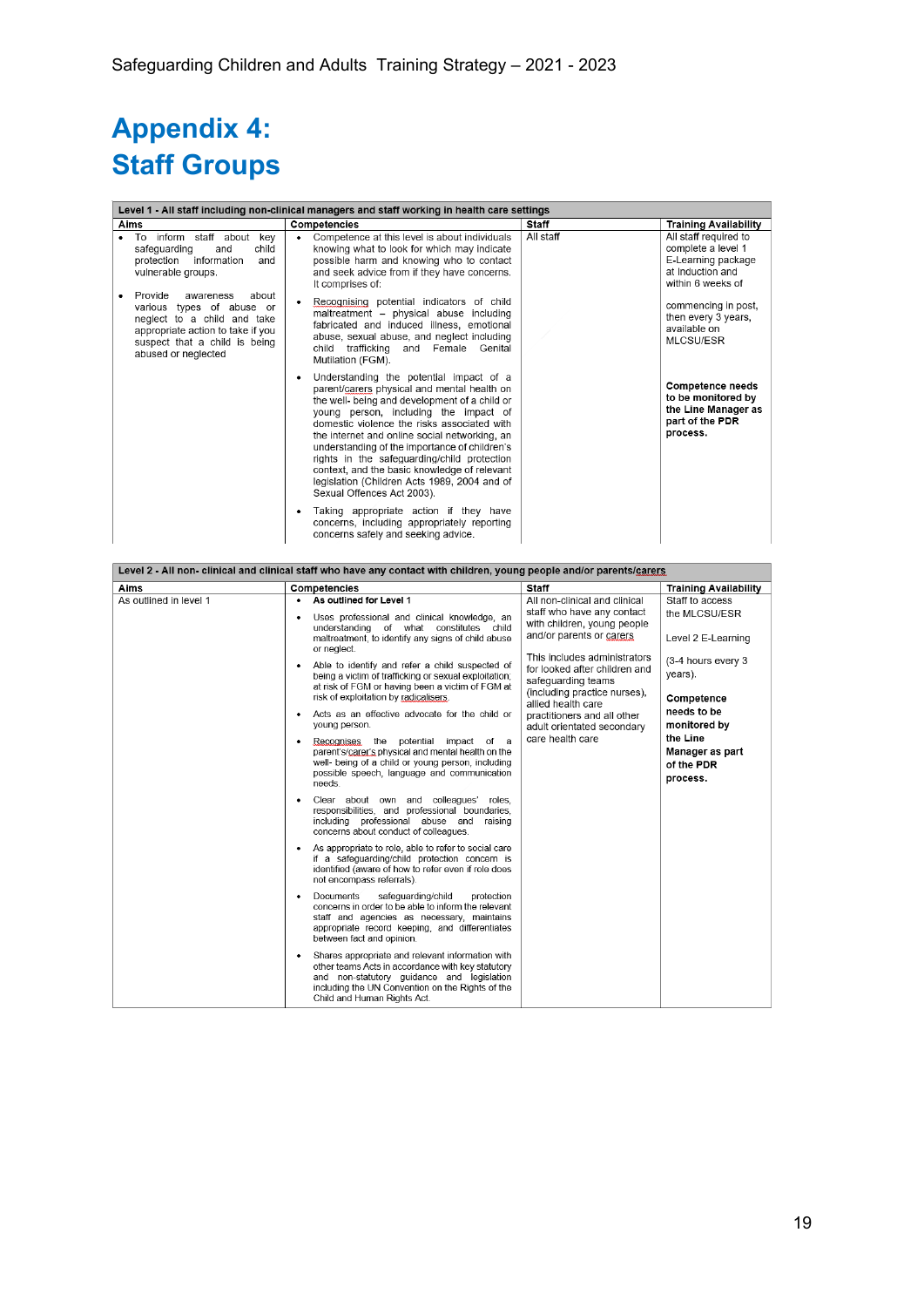| Aims                                                                                                                                                                                                                                                                                                                                                                                                  | Competencies                                                                                                                                                                                                                                                                                                                                                                                                                                                                                                                                                                                                                                                                                                                                                                                                                                                                                                                                                                                                                                                                                                                                                                                                                                                                                                                                                                                                                                                                                                                                                                                                                                                                                                                                                                                        | Staff                                                                                                                                                                                                                                                                                                                         | <b>Training</b>                                                                                                                                                                                                                                                                                                                                                                                                                                                                                                                                                                                                                                                                                                                                                                                                                     |
|-------------------------------------------------------------------------------------------------------------------------------------------------------------------------------------------------------------------------------------------------------------------------------------------------------------------------------------------------------------------------------------------------------|-----------------------------------------------------------------------------------------------------------------------------------------------------------------------------------------------------------------------------------------------------------------------------------------------------------------------------------------------------------------------------------------------------------------------------------------------------------------------------------------------------------------------------------------------------------------------------------------------------------------------------------------------------------------------------------------------------------------------------------------------------------------------------------------------------------------------------------------------------------------------------------------------------------------------------------------------------------------------------------------------------------------------------------------------------------------------------------------------------------------------------------------------------------------------------------------------------------------------------------------------------------------------------------------------------------------------------------------------------------------------------------------------------------------------------------------------------------------------------------------------------------------------------------------------------------------------------------------------------------------------------------------------------------------------------------------------------------------------------------------------------------------------------------------------------|-------------------------------------------------------------------------------------------------------------------------------------------------------------------------------------------------------------------------------------------------------------------------------------------------------------------------------|-------------------------------------------------------------------------------------------------------------------------------------------------------------------------------------------------------------------------------------------------------------------------------------------------------------------------------------------------------------------------------------------------------------------------------------------------------------------------------------------------------------------------------------------------------------------------------------------------------------------------------------------------------------------------------------------------------------------------------------------------------------------------------------------------------------------------------------|
| assessing, planning, intervening and evaluating the needs of a child or young person and parenting capacity where there are<br>safequarding/ child protection concerns<br>To ensure all staff working directly<br>with children are aware of the child<br>protection referral process and can<br>act in accordance with the local<br>safeguarding<br>children<br>board<br>guidelines and trust policy | As outlined for Level 1 and 2: Staff do not need to<br>attend refresher training at Level 1 and 2; Level 3<br>training negates the need to do this<br>Draws on child and family-focused clinical and<br>professional knowledge and expertise of what<br>constitutes child maltreatment, to identify signs of<br>sexual, physical, or emotional abuse or neglect.<br>Will have professionally relevant core and case<br>specific clinical competencies.<br>Documents and reports concerns, history taking<br>and physical examination in a manner that is<br>appropriate for safeguarding/child protection and<br>legal processes.<br>Contributes to inter-agency assessments, the<br>gathering and sharing of information and where<br>appropriate analysis of risk.<br>Undertakes regular documented reviews of own<br>(and/or team) safeguarding/child protection<br>practice as appropriate to role (in various ways,<br>such as through audit, case discussion, peer<br>review, and supervision and as a component of<br>refresher training).<br>Contributes to serious case reviews/case<br>management reviews/significant case reviews<br>(including the child practice review process in<br>Wales), internal partnership and local forms of<br>review, as well as child death review processes.<br>Works with other professionals and agencies,<br>with children, young people and their families<br>when there are safeguarding concerns<br>Additional specialist competencies<br>Advises other agencies about the health<br>management of individual children in child<br>protection cases.<br>Applies the lessons learnt from audit and serious<br>case reviews/case management reviews/<br>significant case reviews (including the child<br>practice review process in Wales) to improve | All clinical staff working with<br>children, young people<br>and/or their parents/ carers<br>and who could potentially<br>contribute to assessing,<br>planning, intervening and<br>evaluating the needs of a<br>child or young person and<br>parenting capacity where<br>there are safeguarding/<br>Child protection concerns | <b>Availability</b><br>Colleagues requiring<br>Level 3 core training<br>will be expected to<br>attend four-hour<br>training session in<br>the first month of<br>employment (unless<br>they can evidence<br>attendance in<br>previous<br>employment of the<br>equivalent training).<br>Colleagues are<br>required to attend a<br>further taught update<br>session every 3<br>years.<br>Additional Training<br>requirements to the<br>4 hour face to face<br>session) are over a<br>three year period<br>Learning can be<br>acquired through a<br>variety of methods<br>as described below<br>and in strategy<br>document to<br>complete the<br>required learning<br>hours and<br>competencies.<br><b>Additional</b><br>specialist<br>competencies for<br>Identified<br>colleagues<br>will need to<br>achieve an<br>additional 4 hour |
|                                                                                                                                                                                                                                                                                                                                                                                                       | practice<br>Advises others on appropriate information<br>sharing.                                                                                                                                                                                                                                                                                                                                                                                                                                                                                                                                                                                                                                                                                                                                                                                                                                                                                                                                                                                                                                                                                                                                                                                                                                                                                                                                                                                                                                                                                                                                                                                                                                                                                                                                   |                                                                                                                                                                                                                                                                                                                               | of competency<br>per annum via a<br>variety of<br>learning<br>opportunities<br>delivered both<br>internally and<br>externally and<br>evidence learning<br>through<br>portfolio of<br>evidence. Examples<br>of such include<br>multi-agency staff<br>meetings, briefing<br>sessions, vulnerable<br>child meetings,<br>safeguarding<br>supervision, clinical:<br>Audit, peer<br>discussion, serious<br>case reviews,<br>research, personal<br>reflection, and<br>scenario based<br>discussion.                                                                                                                                                                                                                                                                                                                                        |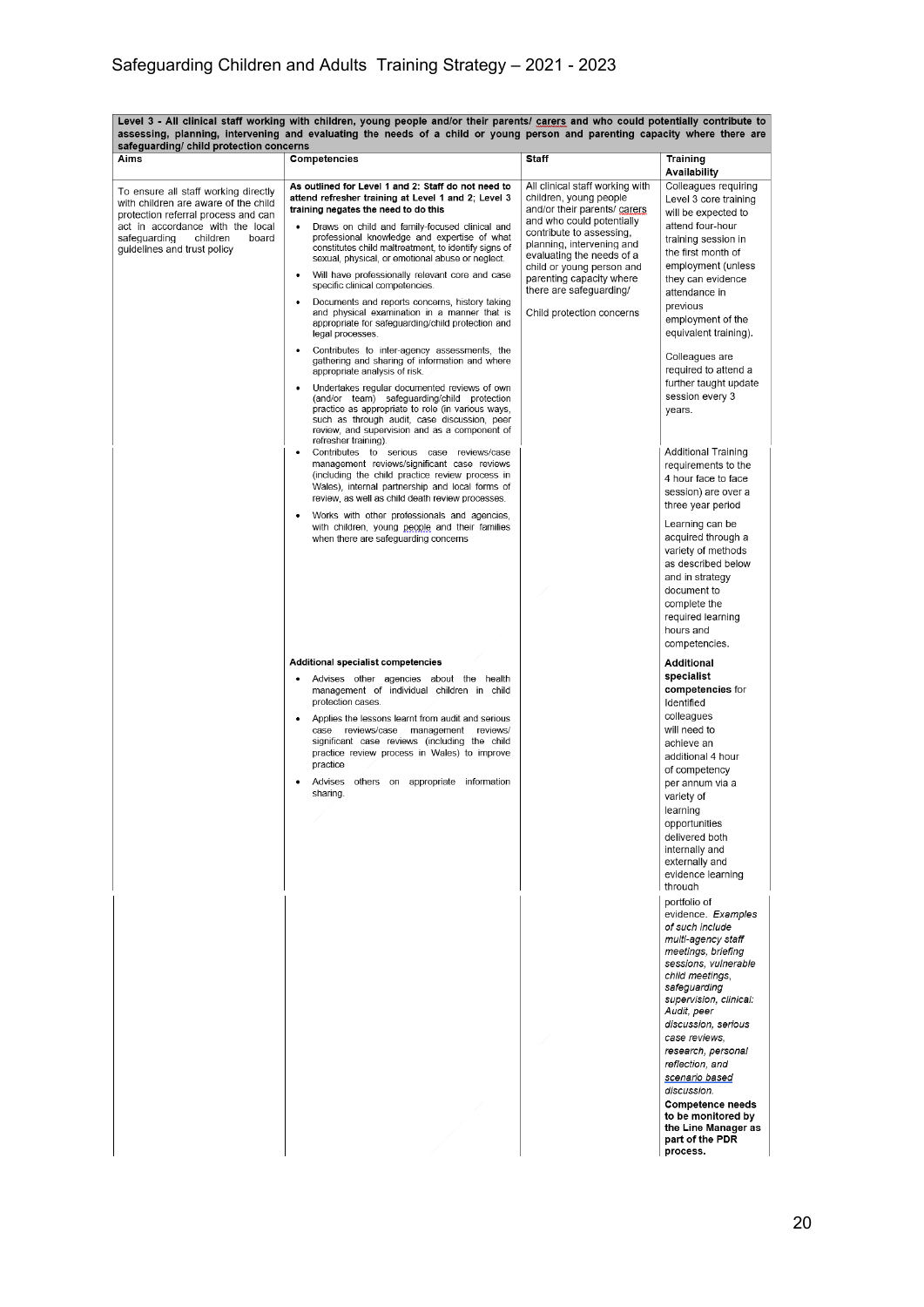| <b>Level 4 - Named professionals</b>                                                             |                                                                                                                                                                                                                                                                                                                                                                                                                                                                                                                                                                                                                                                                                                                                                                                                                                                                                                                                                                                                                                                                                                                                                                                                                                                                                                                                                                                                                                                                                                                                                                                                                                                                                                                                                                                                                                                                                                                                                                                                                                                                                                                                                                                                                                                                                                                                                                                                                                                                                                                                                                                                                                                                         |                                                                |                                                                                                                                                                                                                                                                                                                                                                                 |  |
|--------------------------------------------------------------------------------------------------|-------------------------------------------------------------------------------------------------------------------------------------------------------------------------------------------------------------------------------------------------------------------------------------------------------------------------------------------------------------------------------------------------------------------------------------------------------------------------------------------------------------------------------------------------------------------------------------------------------------------------------------------------------------------------------------------------------------------------------------------------------------------------------------------------------------------------------------------------------------------------------------------------------------------------------------------------------------------------------------------------------------------------------------------------------------------------------------------------------------------------------------------------------------------------------------------------------------------------------------------------------------------------------------------------------------------------------------------------------------------------------------------------------------------------------------------------------------------------------------------------------------------------------------------------------------------------------------------------------------------------------------------------------------------------------------------------------------------------------------------------------------------------------------------------------------------------------------------------------------------------------------------------------------------------------------------------------------------------------------------------------------------------------------------------------------------------------------------------------------------------------------------------------------------------------------------------------------------------------------------------------------------------------------------------------------------------------------------------------------------------------------------------------------------------------------------------------------------------------------------------------------------------------------------------------------------------------------------------------------------------------------------------------------------------|----------------------------------------------------------------|---------------------------------------------------------------------------------------------------------------------------------------------------------------------------------------------------------------------------------------------------------------------------------------------------------------------------------------------------------------------------------|--|
| Aims                                                                                             | <b>Competencies</b>                                                                                                                                                                                                                                                                                                                                                                                                                                                                                                                                                                                                                                                                                                                                                                                                                                                                                                                                                                                                                                                                                                                                                                                                                                                                                                                                                                                                                                                                                                                                                                                                                                                                                                                                                                                                                                                                                                                                                                                                                                                                                                                                                                                                                                                                                                                                                                                                                                                                                                                                                                                                                                                     | Staff                                                          | Training<br>Availability                                                                                                                                                                                                                                                                                                                                                        |  |
| To be able to provide staff with up<br>to date information and advice on<br>safeguarding matters | As outlined for Level 1, 2 and 3<br>Contributes as a member of the safeguarding<br>$\bullet$<br>team to the development of strong internal<br>safeguarding/child<br>protection<br>policy,<br>guidelines, and protocols<br>Able to effectively communicate local<br>$\bullet$<br>safeguarding knowledge, research and<br>findings from audits and challenge poor<br>practice<br>Facilitates<br>and<br>contributes<br>to<br>own<br>organisation audits, multi-agency audits and<br>statutory inspections.<br>Works with the safeguarding/child protection<br>team and partners in other agencies to<br>conduct safeguarding training needs<br>analysis, and to commission, plan, design,<br>deliver and evaluate single and inter-agency<br>training and teaching for staff in the<br>organisation covered.<br>Undertakes and contributes to serious case<br>$\bullet$<br>reviews/case<br>management<br>reviews/significant case reviews (including<br>the child practice review process in Wales),<br>individual management reviews/individual<br>agency<br>reviews/internal<br>management<br>reviews, and child death reviews where<br>requested, and undertakes chronologies,<br>and the development of action plans using a<br>root cause analysis approach where<br>appropriate or other<br>locally approved<br>methodologies.<br>Co-ordinates<br>and<br>contributes<br>to<br>implementation of action plans and the<br>learning following the above reviews with the<br>safeguarding team.<br>Works effectively with colleagues from other<br>٠<br>organisations,<br>providing<br>advice<br>as<br>appropriate.<br>Provides advice and information about<br>safeguarding to the employing authority, both<br>proactively and reactively - this includes the<br>board, directors, and senior managers.<br>Provides specialist advice to practitioners,<br>both actively and reactively, including<br>clarification about organisational policies,<br>legal issues and the management of child<br>protection cases.<br>Provides<br>safeguarding/child<br>protection<br>٠<br>supervision and leads or ensures appropriate<br>reflective practice is embedded in the<br>organisation to include peer review.<br>Participates in sub-groups, as required, of<br>the LSCB/the safeguarding panel of the<br>health and social care trust/the child<br>safequarding<br>protection<br>committee/the<br>committee of the Health Board or Trust in<br>Wales<br>Leads/oversees<br>safeguarding<br>quality<br>assurance and improvement processes.<br>Undertakes risk assessments<br>of the<br>organisation's ability to safeguard/protect<br>children<br>people.<br>and<br>young | Mandatory for all staff in<br>specialist safeguarding<br>roles | Named<br>professionals should<br>attend a minimum of<br>24 hours of<br>education, training<br>and learning over a<br>three year period.<br>This should include<br>non-clinical<br>Knowledge<br>acquisition such as<br>management,<br>appraisal, and<br>supervision training.<br>Competence<br>needs to be<br>monitored by the<br>Line Manager as<br>part of the PDR<br>process. |  |
|                                                                                                  |                                                                                                                                                                                                                                                                                                                                                                                                                                                                                                                                                                                                                                                                                                                                                                                                                                                                                                                                                                                                                                                                                                                                                                                                                                                                                                                                                                                                                                                                                                                                                                                                                                                                                                                                                                                                                                                                                                                                                                                                                                                                                                                                                                                                                                                                                                                                                                                                                                                                                                                                                                                                                                                                         |                                                                |                                                                                                                                                                                                                                                                                                                                                                                 |  |